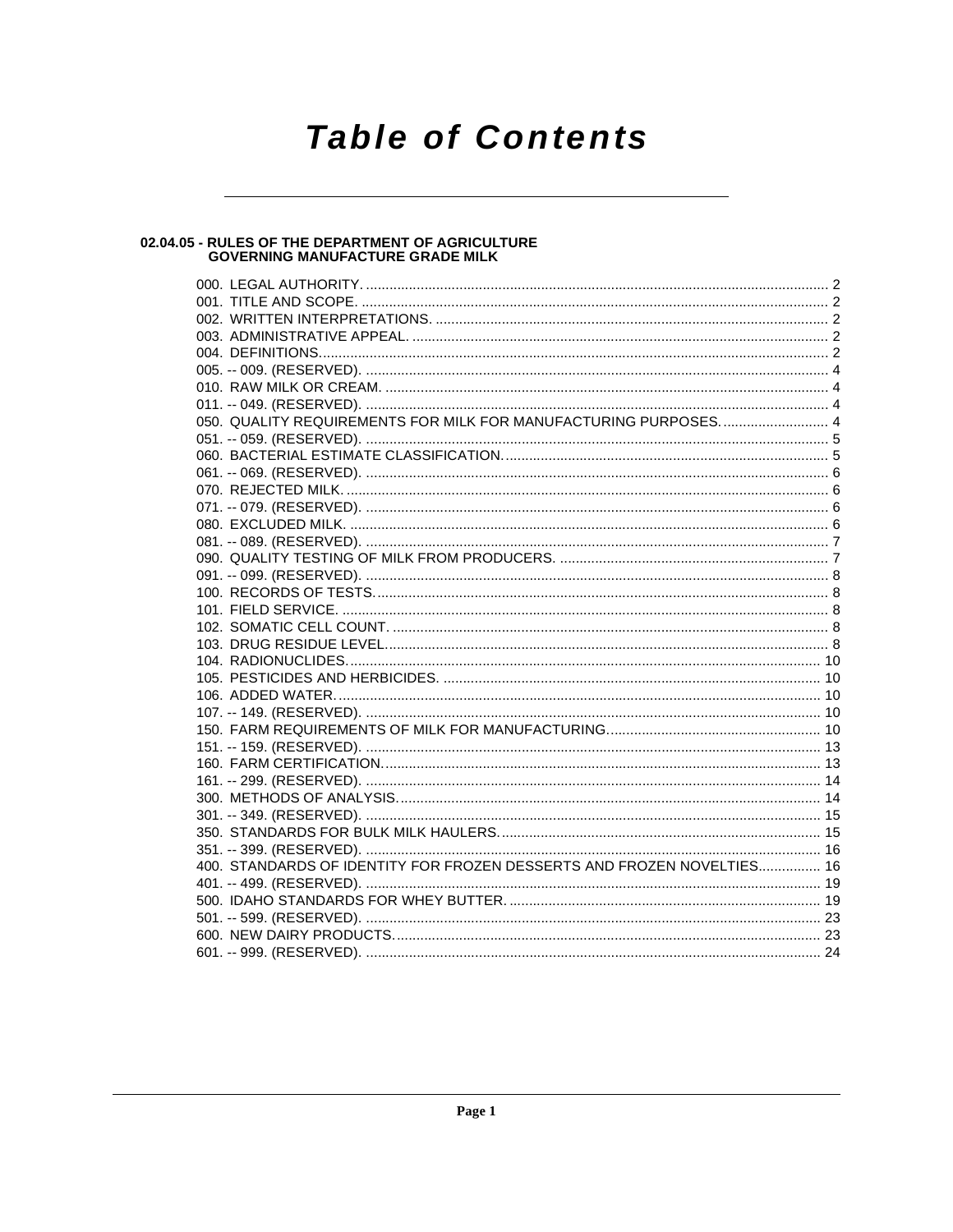#### **IDAPA 02 TITLE 04 CHAPTER 05**

#### **02.04.05 - RULES OF THE DEPARTMENT OF AGRICULTURE GOVERNING MANUFACTURE GRADE MILK**

#### <span id="page-1-1"></span><span id="page-1-0"></span>**000. LEGAL AUTHORITY.**  This chapter is adopted under the legal authority of Title 37, Chapter 4, Idaho Code. (4-8-94)

<span id="page-1-4"></span><span id="page-1-3"></span><span id="page-1-2"></span>

| 001.         |     | <b>TITLE AND SCOPE.</b>                                                                                                                                                                                                                                                                           |            |
|--------------|-----|---------------------------------------------------------------------------------------------------------------------------------------------------------------------------------------------------------------------------------------------------------------------------------------------------|------------|
| Grade Milk". | 01. | Title. The title of this chapter is "Rules of the Department of Agriculture Governing Manufacture                                                                                                                                                                                                 | $(4-8-94)$ |
|              | 02. | Scope. This chapter has the following scope: These rules shall govern requirements for milk for<br>manufacturing purposes and it's production and processing. The official citation of this chapter is IDAPA<br>02.04.05.000 et. seq. For example, this Section's citation is IDAPA 02.04.05.001. | $(4-8-94)$ |
| 002.         |     | <b>WRITTEN INTERPRETATIONS.</b><br>There are no written interpretations of these rules.                                                                                                                                                                                                           | $(4-8-94)$ |
| 003.         |     | <b>ADMINISTRATIVE APPEAL.</b><br>There is no provision for administrative appeals before the Department of Agriculture under this chapter.                                                                                                                                                        | $(4-8-94)$ |
| 004.         |     | <b>DEFINITIONS.</b><br>The following definitions shall apply in the interpretation and enforcement of this chapter:                                                                                                                                                                               | $(4-8-94)$ |
|              | 01. | <b>Regulatory Agency.</b> Department of Agriculture is authorized by law to administer these rules.                                                                                                                                                                                               | $(4-8-94)$ |
|              | 02. | <b>License.</b> A license issued under this section by the Department of Agriculture.                                                                                                                                                                                                             | $(4-8-94)$ |
|              | 03. | Fieldman. A person qualified and trained in the sanitary methods of production and handling of<br>milk as set forth herein, and generally employed by a processing or manufacturing plant for the purpose of making<br>dairy farm surveys and doing quality control work.                         | $(4-8-94)$ |
|              |     | $\mathbf{r}$ , and the set of the set of $\mathbf{r}$                                                                                                                                                                                                                                             |            |

<span id="page-1-14"></span><span id="page-1-10"></span><span id="page-1-9"></span><span id="page-1-8"></span><span id="page-1-5"></span>**04. Fieldman, Approved**. A fieldman qualified, trained, and approved by the Department of ure to perform farm inspections and raw milk grading. (4-8-94) Agriculture to perform farm inspections and raw milk grading.

<span id="page-1-11"></span>**05.** Inspector. A qualified, trained person employed by the Department of Agriculture to perform dairy plant inspections and raw milk grading. farm or plant inspections and raw milk grading.

<span id="page-1-12"></span>**06. Milk Grader Or Bulk Milk Collector**. A person licensed by the Department of Agriculture who is qualified and trained for the grading of raw milk in accordance with the quality standards and procedures of Sections  $\dot{0}50$  through 149. (4-8-94)

<span id="page-1-13"></span>**07. Producer**. The person or persons who exercise control over the production of the milk delivered to a plant, and who receives payment for this product. A "new producer" is one who is initiating the shipment of milk from a farm. A "transfer producer" is one whose shipment of milk from a farm is shifted from one (1) plant to another plant. A "producer/processor" is one who manufactures dairy products on the dairy farm entirely from his own milk, or from his own milk, or from his own milk, or from his own milk combined with milk from one or more other or from his own milk combined with milk from one or more other producers.

**08.** Dairy Farm Or Farm. A place or premise where one (1) or more milking cows, sheep or goats are kept, and from which all or a portion of the milk produced thereon is delivered, sold, or offered for sale to a manufacturing plant. (4-8-94)

<span id="page-1-7"></span><span id="page-1-6"></span>**09. Dairy Plant Or Plant**. Any place, premise, or establishment where milk or dairy products are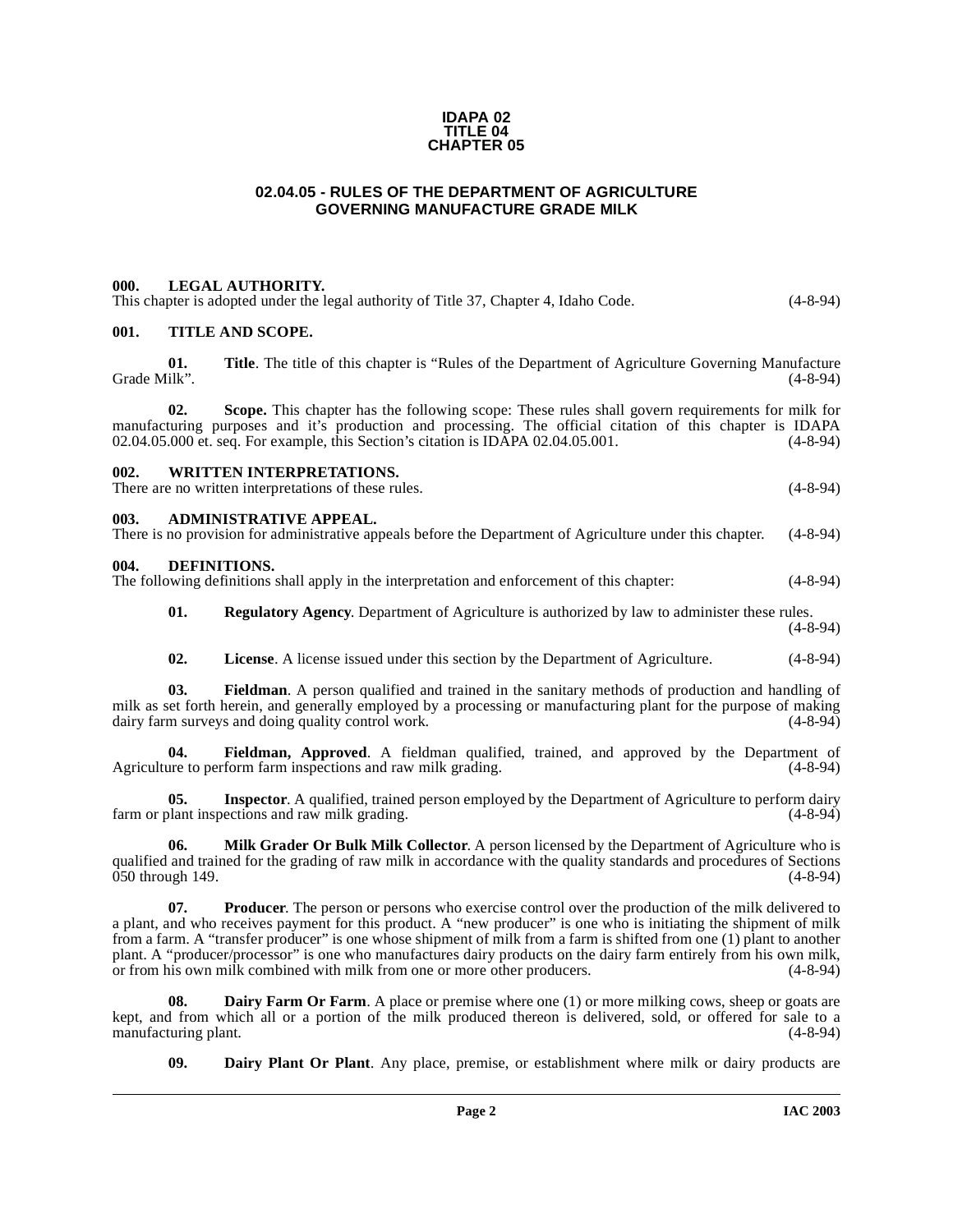#### **IDAHO ADMINISTRATIVE CODE IDAPA 02.04.05 - Rules of the Dept of Agriculture Governing Manufacture Grade Milk**

received or handled for processing or manufacturing and/or prepared for distribution. When "plant" is used in connection with the production, transportation, grading, or use of milk, it means any plant that handles or purchases milk for manufacturing purposes; when used in connection with requirements for plants or licensing of plants, it<br>means only those plants that manufacture dairy products. means only those plants that manufacture dairy products.

<span id="page-2-6"></span>**10. Milk**. The term "milk" shall include the following: (4-8-94)

**a.** Milk is the lacteal secretion practically free from colostrum obtained by the complete milking of ore healthy cows. (4-8-94) one or more healthy cows.

**b.** [Goat milk is the lacteal secretion practically free from colostrum obtained by the complete milking](http://www.access.gpo.gov/cgi-bin/cfrassemble.cgi?title=200021) of one or more healthy goats. Goat milk shall only be used to manufacture dairy products that are legally provided for [in 21 CFR or recognized as non-standardized traditional products normally manufactured from goat milk. \(4-8-94\)](http://www.access.gpo.gov/cgi-bin/cfrassemble.cgi?title=200021)

**c.** Sheep milk is the lacteal secretion practically free from colostrum obtained by the complete of one (1) or more healthy sheep. (4-8-94) milking of one  $(1)$  or more healthy sheep.

<span id="page-2-5"></span>**d.** The word "milk" used herein includes only milk, sheep and goat milk for manufacturing purposes. (4-8-94)

**11. Milk For Manufacturing Purposes**. Milk produced for processing and manufacturing into for human consumption but not subject to Grade A or comparable requirements. (4-8-94) products for human consumption but not subject to Grade A or comparable requirements.

**12.** Acceptable Milk. Milk that qualifies as to appearance and odor and that is classified No. 1 or No. 2 for sediment content. (4-8-94)

<span id="page-2-8"></span><span id="page-2-1"></span>**13. Probational Milk**. Milk classified No. 3 for sediment content. (4-8-94)

<span id="page-2-9"></span><span id="page-2-4"></span>**14. Rejected Milk**. Milk rejected from the market according to the provisions of Section 070. (4-8-94)

**15. Excluded Milk**. All of a producer's milk excluded from the market by the provisions of Section (4-8-94)  $080.$  (4-8-94)

16. Dairy Products. Butter, cheese (natural or processed), dry whole milk, nonfat dry milk, dry buttermilk, dry whey, evaporated milk (whole or skim), condensed whole milk and condensed skim milk (plain or sweetened), and such other products, for human consumption, as may be otherwise designated. (4-8-94) sweetened), and such other products, for human consumption, as may be otherwise designated.

**17. Farm Certification**. Certification by an inspector or approved fieldman that a producer's herd, milking facility and housing, milking procedure, cooling, milkhouse or milkroom, utensils and equipment and water supply have been found to meet the applicable requirements of Section 150 for the production of milk to be used for manufacturing purposes. (4-8-94) manufacturing purposes.

<span id="page-2-7"></span>**18. Official Methods**. Official Methods of Analysis of the Association of Official Agricultural Chemists, a publication of the Association of Official Analytical Chemists. (4-8-94)

<span id="page-2-10"></span>**19. Standard Methods**. Standard Methods for the Examination of Dairy Products, a publication of the American Public Health Association. (4-8-94)

<span id="page-2-0"></span>**20. 3-A Sanitary Standards**. The standards for dairy equipment formulated by the 3-A Sanitary Standards Committees representing the International Association of Milk, Food and Environmental Sanitarians, the US. Public Health Service, and the Dairy Industry Committee. Published by the International Association of Milk, Food and Environmental Sanitarians. (4-8-94)

**21. C-I-P Or Cleaned-In-Place**. The procedure by which sanitary pipelines or pieces of dairy nt are mechanically cleaned in place by circulation. (4-8-94) equipment are mechanically cleaned in place by circulation.

<span id="page-2-3"></span><span id="page-2-2"></span>**22. Atmosphere Relatively Free From Mold**. No more than ten (10) mold colonies per cubic foot of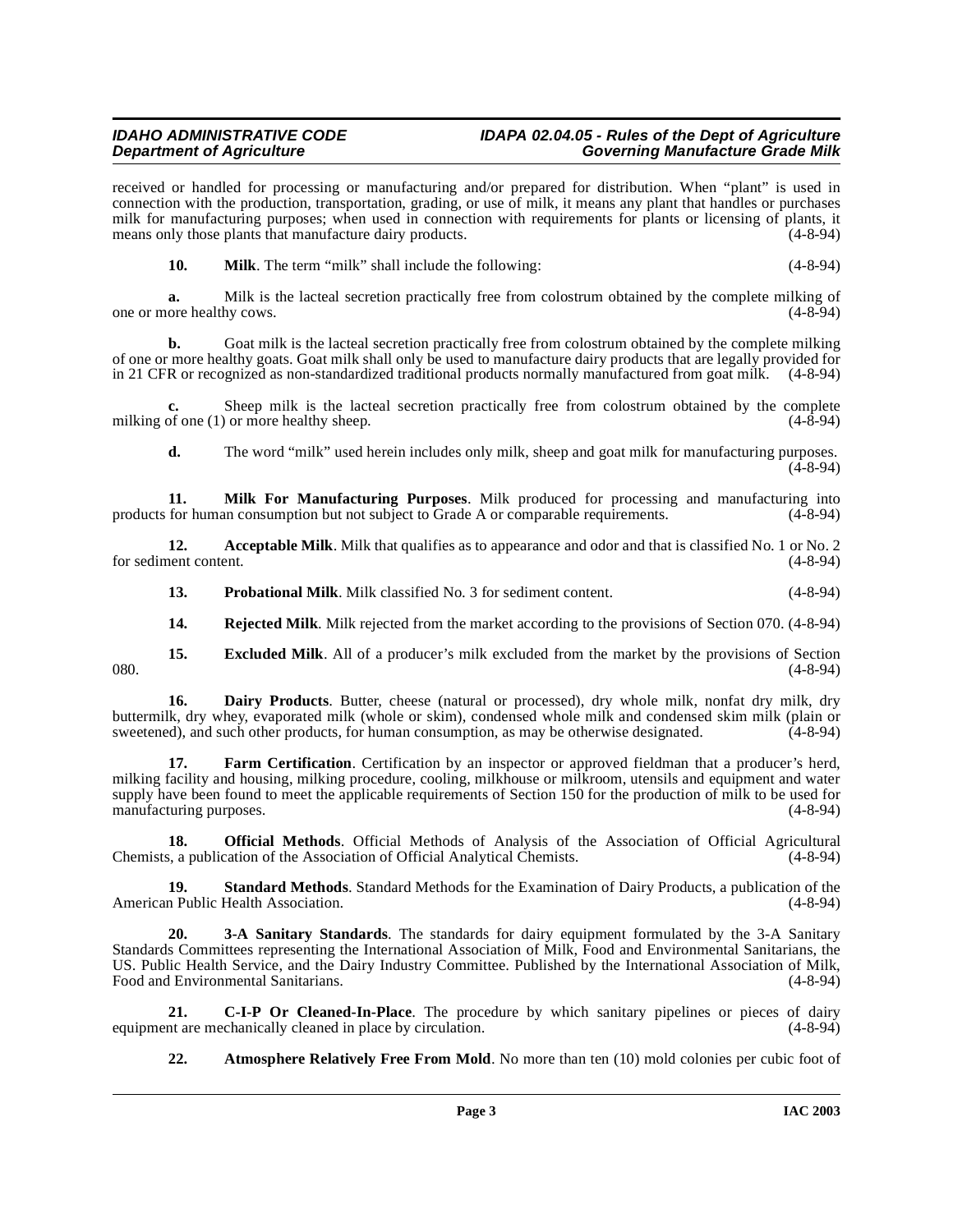air as determined in Standard Methods. (4-8-94)

<span id="page-3-9"></span>**23. Sanitizing Treatment**. Application of any effective method or sanitizing agent to clean surface for the destruction of pathogens and other organisms as far as is practicable. The sanitizing agents used shall comply with the Federal Food, Drug, and Cosmetic Act. (4-8-94)

#### <span id="page-3-0"></span>**005. -- 009. (RESERVED).**

#### <span id="page-3-7"></span><span id="page-3-1"></span>**010. RAW MILK OR CREAM.**

|  |                 |  | All raw milk or cream for manufacturing purposes from all sources shall be based on the following quality |  |  |  |  |  |            |
|--|-----------------|--|-----------------------------------------------------------------------------------------------------------|--|--|--|--|--|------------|
|  | specifications. |  |                                                                                                           |  |  |  |  |  | $(7-1-93)$ |
|  |                 |  |                                                                                                           |  |  |  |  |  |            |

**01. Raw Milk**. The appearance and odor of acceptable raw milk shall be normal, fresh, and sweet and objectionable feed and other off odors that would adversely affect the finished product. (7-1-93) free from objectionable feed and other off odors that would adversely affect the finished product.

<span id="page-3-8"></span><span id="page-3-5"></span>**02. Milk Or Cream**. Milk or cream is unacceptable which: (7-1-93)

**a.** Is other than the lacteal secretion obtained by the complete milking of one (1) or more healthy cows or goats properly kept and fed; (7-1-93)

**b.** Contains added water: (7-1-93)

**c.** Contains colostrum, is ropy, bloody or gives any indication of having come from diseased or (7-1-93) injured udders;

**d.** Contains filth, is contaminated with flies, earwigs or other insects, dirt, oil, economic poisons, so or other foreign matter which renders it unfit for human consumption; (7-1-93) pesticides or other foreign matter which renders it unfit for human consumption;

**e.** Tests positive for antibiotics or inhibitors as tested by the accepted methods of the latest edition of Standard Methods for the Examination of Dairy Products or by tests approved by the Department of Agriculture;  $(7-1-93)$ 

**f.** Has more than seventeen one hundredths of one percent (.17%) acid calculated as lactic and does not meet the criteria in Subsection 010.01; (7-1-93)

| g. |  | In the case of cream, is rancid, putrid, or actively foaming; | $(7-1-93)$ |
|----|--|---------------------------------------------------------------|------------|
|    |  |                                                               |            |

| h. | In the case of cream, contains more than eight tenths of one percent (.8%) acid calculated as lactic; | $(7-1-93)$ |
|----|-------------------------------------------------------------------------------------------------------|------------|
|    | Is more than three (3) days old when picked up at the farm;                                           | $(7-1-93)$ |

**j.** Does not meet the quality standards as set forth in these rules. (7-1-93)

## <span id="page-3-2"></span>**011. -- 049. (RESERVED).**

#### <span id="page-3-6"></span><span id="page-3-3"></span>**050. QUALITY REQUIREMENTS FOR MILK FOR MANUFACTURING PURPOSES.**

<span id="page-3-4"></span>**01. Basis**. The quality classification of raw milk for manufacturing purposes from each producer shall be based on an organoleptic examination for appearance and odor, a drug residue test and quality control tests for sediment content, bacterial estimate and somatic cell count. (4-8-94) sediment content, bacterial estimate and somatic cell count.

**a.** At least once each month the haulers shall bring in not less than a four (4) ounce sample of mixed milk for the two tenths (.2) inch diameter or a pint sample of mixed milk for the four tenths (.4) diameter, from a producer's bulk milk tank. The sample shall be taken in accordance with recommended procedures outlined in the latest edition of Standard Methods for the Examination of Dairy Products and Section 37-413, Idaho Code. (4-8-94)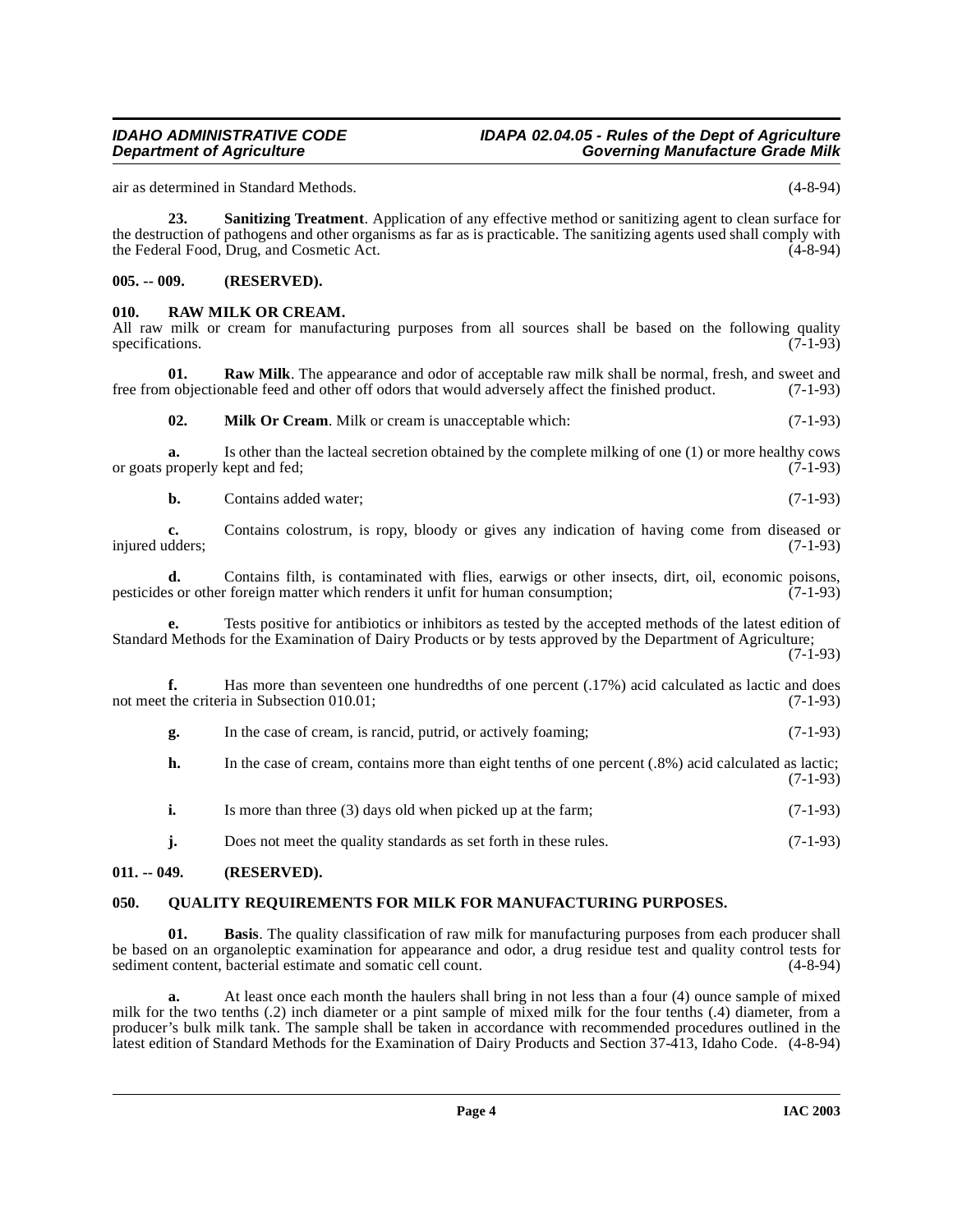### **IDAHO ADMINISTRATIVE CODE IDAPA 02.04.05 - Rules of the Dept of Agriculture Governing Manufacture Grade Milk**

<span id="page-4-3"></span>**02. Appearance And Odor**. The appearance of acceptable raw milk shall be normal and free of excessive coarse sediment when examined visually or by an acceptable test procedure. The milk shall not show any abnormal condition (including but not limited to curdles, ropy, bloody or mastitic condition), as indicated by sight or other test procedures. The odor shall be fresh and sweet. The milk shall be free from objectionable feed and other offodors that would adversely affect the finished product. (4-8-94)

**03. Sediment Content Classification**. Milk shall be classified for sediment content, regardless of the results of the appearance and odor examination described in Subsection 050.02. The USDA Sediment Standard is as follows. (4-8-94)  $f_{\text{0}}$  follows.  $(4-8-94)$ 

<span id="page-4-9"></span>

| a. | No. 1 (acceptable) - not to exceed five tenths $(.5)$ mg. or equivalent. | $(4-8-94)$ |
|----|--------------------------------------------------------------------------|------------|
|----|--------------------------------------------------------------------------|------------|

**b.** No. 2 (acceptable) - not to exceed one and five tenths (1.5) mg. or equivalent. (4-8-94)

**c.** No. 3 (probational, not over ten (10) days) - not to exceed two and five tenths (2.5) mg. or equivalent. (4-8-94) equivalent.  $(4-8-94)$ 

<span id="page-4-6"></span>**d.** No. 4 (reject) - over two and five tenths  $(2.5)$  mg. or equivalent.  $(4-8-94)$ 

**04. Method Of Testing**[. Methods for determining the sediment content of the milk of individual](http://www.access.gpo.gov/nara/cfr/waisidx_01/7cfrv3_01.html) producers shall be those described in the latest edition of Standard Methods for Examination of Dairy Products. [Sediment content shall be based on comparison with applicable charts of the United States Sediment Standards for](http://www.access.gpo.gov/nara/cfr/waisidx_01/7cfrv3_01.html) Milk and Milk Products, 7 CFR Part 58, Subpart T, Section 58.2728 through 58.2732 as amended. (4-8-94) Milk and Milk Products, 7 CFR Part 58, Subpart T, Section 58.2728 through 58.2732 as amended.

**05. Frequency Of Test**. At least once each month, at irregular intervals, the milk from each producer tested as follows: (4-8-94) shall be tested as follows:

- <span id="page-4-5"></span>**a.** Milk in Cans. One (1) or more cans of milk selected at random from each producer. (4-8-94)
- <span id="page-4-2"></span>**b.** Milk in Farm Bulk Tanks. A sample shall be taken from each farm bulk tank. (4-8-94)

**06. Acceptance Or Rejection Of Milk**. If the sediment disc is classified as No. 1, No. 2, or No. 3, the producer's milk may be accepted. If the sediment disc is classified No. 4 the milk shall be rejected: Provided, that if the shipment of milk is commingled with other milk in a transport tank the next shipment shall not be accepted until its quality has been determined at the farm before being picked up; however, if the person making the test is unable to get to the farm before the next shipment it may be accepted but no further shipments shall be accepted unless the milk meets the requirements of No. 3 or better. In the case of milk classified as No. 3 or No. 4, if in cans, all cans shall be tested. Producers in No. 3 or No. 4 (milk cans or bulk) shall be notified immediately and shall be furnished applicable sediment discs and the next shipment shall be tested. (4-8-94)

<span id="page-4-8"></span>**07. Retests**. On test of the next shipment (if in cans, all cans shall be tested) milk classified as No. 1, No. 2, or No. 3, may be accepted, but No. 4 milk shall be rejected. Retests of bulk milk classified as No. 4 shall be made at the farm before pickup. The producers of No. 3 or No. 4 milk shall be notified immediately, furnished applicable sediment discs and the next shipment tested. This procedure of retesting successive shipments and accepting probational (No. 3) milk and rejecting No. 4 milk may be continued for not to exceed ten (10) calendar days. If at the end of this time all of the producer's milk does not meet the acceptable sediment content classification (No. 1 or No. 2) it shall be excluded from market.  $(No. 1 or No. 2)$  it shall be excluded from market.

#### <span id="page-4-0"></span>**051. -- 059. (RESERVED).**

#### <span id="page-4-4"></span><span id="page-4-1"></span>**060. BACTERIAL ESTIMATE CLASSIFICATION.**

A laboratory examination to determine the bacterial estimate shall be made on each producer's milk at least once each month at irregular intervals. Samples shall be analyzed at a laboratory approved by the Department of Agriculture. (4-8-94)

<span id="page-4-7"></span>**01. Methods Of Testing**. Milk shall be tested for bacterial estimate by using one (1) of the following or any other method approved by Standard Methods for the Examination of Dairy Products: (4-8-94) methods or any other method approved by Standard Methods for the Examination of Dairy Products: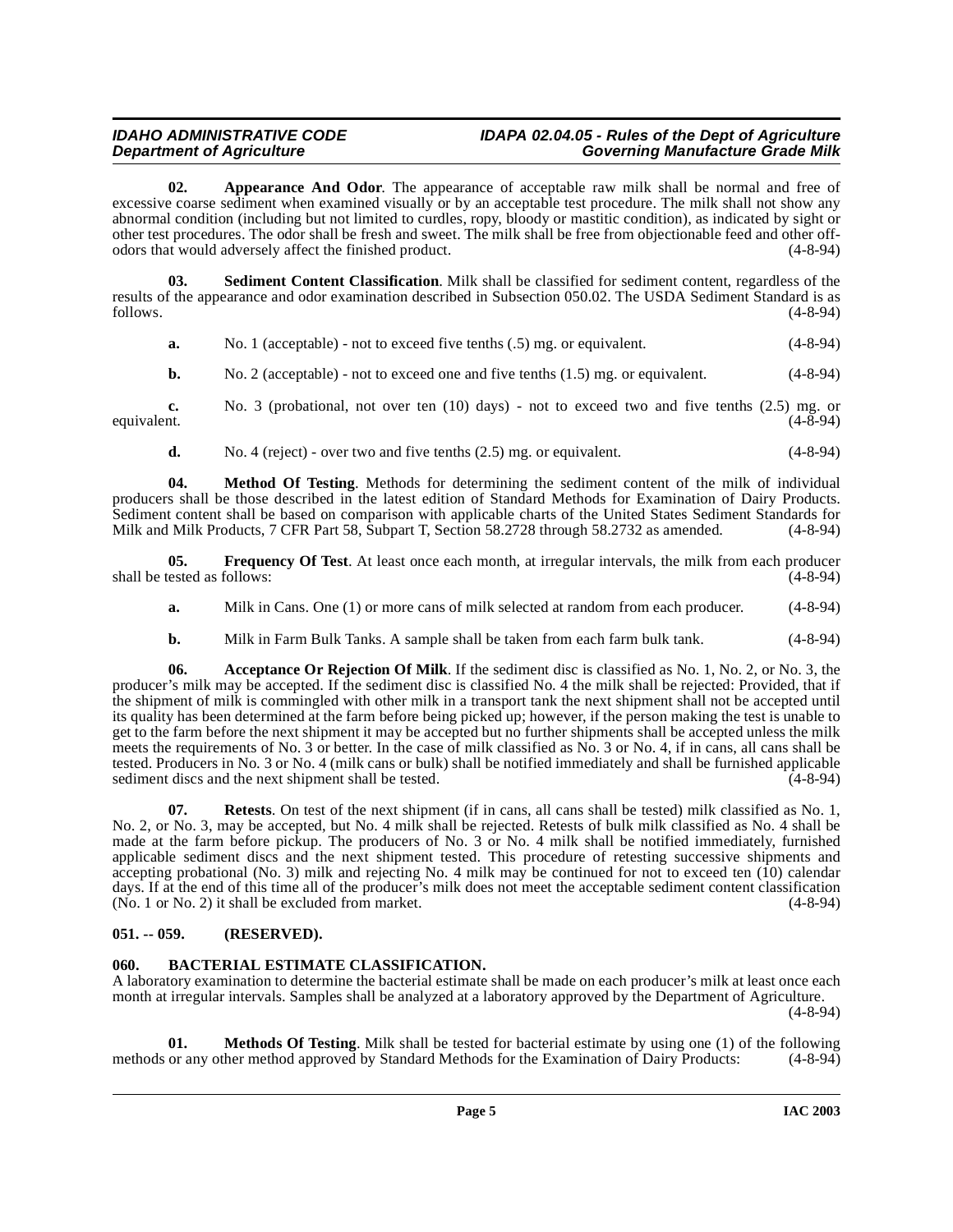| a. | Direct microscopic clump count. | $(4-8-94)$     |
|----|---------------------------------|----------------|
| b. | Standard plate count.           | $(4-8-94)$     |
| c. | Plate loop count.               | $(4-8-94)$     |
| d. | Pectin gel plate count.         | $(4-8-94)$     |
| e. | Petrifilm aerobic count.        | $(4-8-94)$     |
| f. | Spiral plate count.             | $(4 - 8 - 94)$ |

**02. Bacterial Estimate Procedures**. Whenever the bacterial estimate indicates the presence of more than two hundred thousand (200,000) bacteria per ml., the following procedures shall be applied: (4-8-94)

<span id="page-5-4"></span>**a.** The producer shall be notified with a warning of the excessive bacterial estimate. (4-8-94)

**b.** Whenever two (2) of the last four (4) consecutive bacterial estimates exceed two hundred thousand (200,000) per ml., the appropriate regulatory authority shall be notified and a written warning notice given to the producer. The notice shall be in effect so long as two  $(2)$  of the last four  $(4)$  consecutive samples exceed two hundred thousand  $(200.000)$  per ml.  $(4-8-94)$ thousand  $(200,000)$  per ml.

**c.** An additional sample shall be taken after a lapse of three (3) days but within twenty one (21) days of the notice required in Subsection 060.02.b. If this sample also exceeds two hundred thousand (200,000) per ml., subsequent milkings shall be excluded from the market until satisfactory compliance is obtained. Shipment may be resumed and a temporary status assigned to the producer by the appropriate State regulatory agency when an additional sample of herd milk is tested and found satisfactory. The producer shall be assigned a full reinstatement status when three out of four consecutive bacterial estimate test do not exceed two hundred thousand (200,000) per ml. (4-8-94)

#### <span id="page-5-0"></span>**061. -- 069. (RESERVED).**

#### <span id="page-5-1"></span>**070. REJECTED MILK.**

A plant shall reject specific milk from a producer if the milk fails to meet the requirements for appearance and odor, if it is classified No. 4 for sediment content, or if it tests positive for drug residue. All reject milk shall be identified with a reject tag and/or colored with harmless food coloring. (4-8-94)

#### <span id="page-5-2"></span>**071. -- 079. (RESERVED).**

#### <span id="page-5-6"></span><span id="page-5-3"></span>**080. EXCLUDED MILK.**

A plant shall not accept milk from a producer if: (4-8-94)

<span id="page-5-10"></span>**01. Probational Sediment Content**. The milk has been in a probational (No. 3) sediment content tion for more than ten (10) calendar days. (4-8-94) classification for more than ten  $(10)$  calendar days.

**02. Exceeding Maximum Bacteria**. Three of the last five (5) milk samples have exceeded the maximum bacteria estimate of two hundred thousand (200,000) per ml. (4-8-94)

<span id="page-5-9"></span><span id="page-5-8"></span><span id="page-5-7"></span><span id="page-5-5"></span>**03. Insanitary Conditions**. If the milk is produced under insanitary conditions. (4-8-94)

**04. Maximum Somatic Cell Count**. Three (3) of the last five (5) milk samples have exceeded the maximum somatic cell count level of seven hundred fifty thousand (750,000) per ml. or one million (1,000,000) per ml. for goat or sheep milk. (4-8-94)

**05. Positive Drug Test**. The producer's milk shipments to either the Grade A or the manufacturing lk market currently are not permitted due to a positive drug residue test. (4-8-94) grade milk market currently are not permitted due to a positive drug residue test.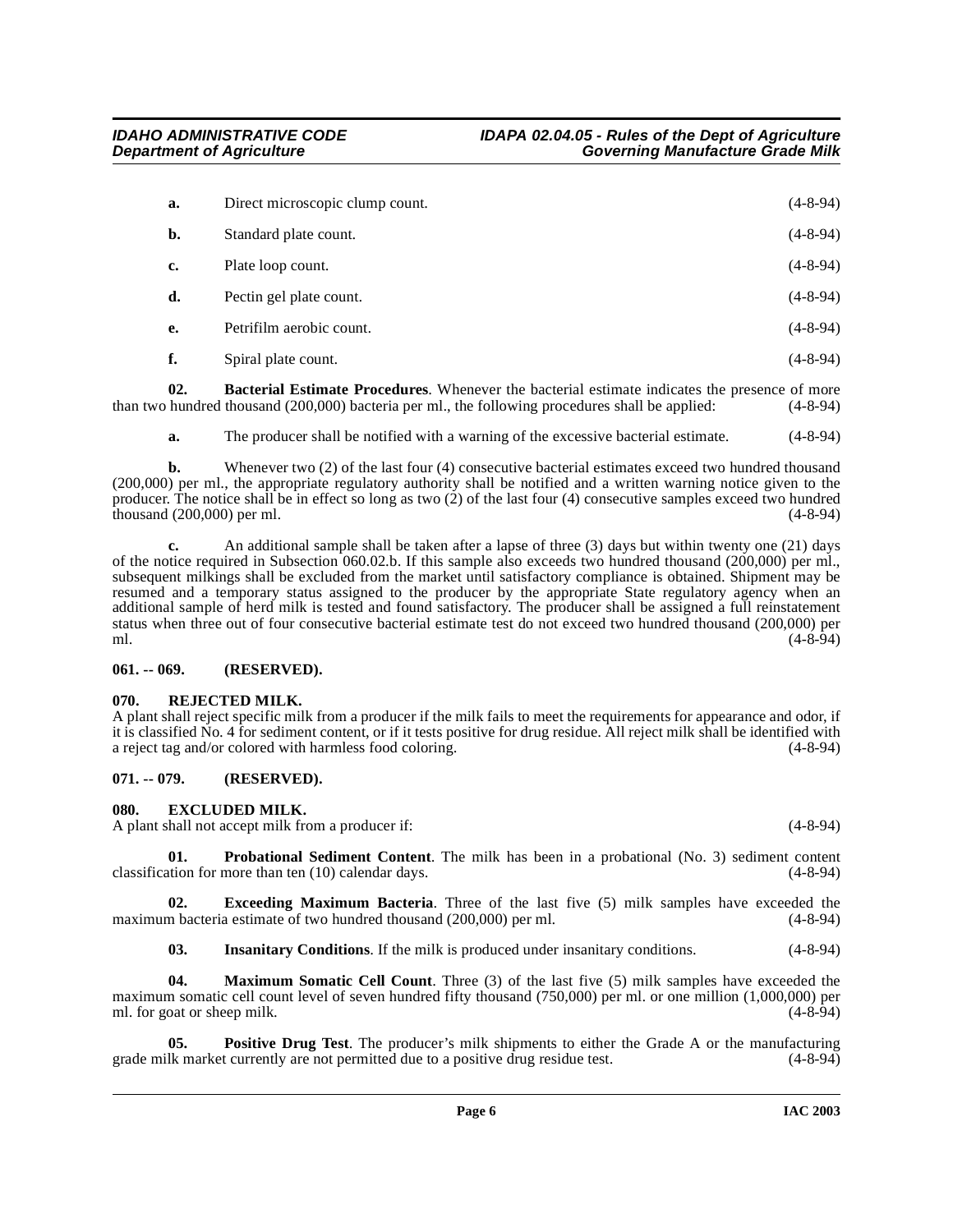<span id="page-6-2"></span>**06.** Delinquent Review. The producer is delinquent in completing a review of the "Milk and Dairy" Beef Quality Assurance Program" with a licensed veterinarian following an occurrence of shipping milk testing positive for drug residue. (4-8-94)

#### <span id="page-6-0"></span>**081. -- 089. (RESERVED).**

### <span id="page-6-5"></span><span id="page-6-1"></span>**090. QUALITY TESTING OF MILK FROM PRODUCERS.**

<span id="page-6-4"></span>**01. New Producers**. An examination and tests shall be made on the first shipment of milk from a new producer or from a producer resuming shipment after a period of non-shipment. The milk shall meet the requirements for: "Acceptable milk," Somatic cell count, Drug residue level, and Bacteria estimate. (4-8-94) for; "Acceptable milk," Somatic cell count, Drug residue level, and Bacteria estimate.

**a.** Thereafter, each milk shipment shall meet the requirements of Section 050, and shall be tested in accordance with the provisions of Sections 060, 102, and 103. (4-8-94)

<span id="page-6-8"></span>**02. Transfer Producers**. An examination and test shall be made by the new buyer on the first shipment of milk from a transfer producer. The milk shall meet the requirements for; "Acceptable milk," Somatic cell count, Drug residue level and Bacteria estimate. (4-8-94)

**a.** Thereafter, each milk shipment shall meet the requirements of Section 050, and shall be tested in ce with the provisions of Sections 060, 102, and 103. (4-8-94) accordance with the provisions of Sections  $060$ , 102, and 103.

**b.** In addition, the new buyer shall determine from the producer's records that:  $(4-8-94)$ 

i. The milk is currently classified "acceptable" for bacteria and sediment; (4-8-94)

ii. Three (3) of the last five (5) consecutive milk samples do not exceed the maximum somatic cell count level requirements;

iii. The last shipment of milk received from the producer by the former plant did not test positive for drug residue;

iv. Milk shipments currently are not excluded from the market due to a positive drug residue test; and (4-8-94)

<span id="page-6-3"></span>v. Meets farm certification requirements. (4-8-94)

**03. Delivery**. When a producer discontinues milk delivery at one (1) plant and begins delivery at another plant for any reason, the new buyer shall not accept the first milk delivery until he has requested from the previous buyer a copy of the record of:  $(4-8-94)$ previous buyer a copy of the record of:

**a.** The producer's milk quality tests covering the preceding ninety (90) days; (4-8-94)

**b.** The producer's drug residue test results for the preceding twelve (12) month period; and (4-8-94)

<span id="page-6-7"></span>**c.** A statement of the farm certification status and date of certification. (4-8-94)

**04. Status Of Quality Records**. The previous buyer shall furnish the new buyer with such information within twenty-four (24) hours after receipt of the request. A new buyer may accept a transfer producer's milk after making the request for records, but before receiving them, if he first confirms the producer's records verbally from the previous buyer. If verbal communication is used to ascertain the status of quality records, the new buyer shall send to the previous buyer, as soon as possible, a written confirmation of the conversation. (4-8-94)

<span id="page-6-6"></span>**05.** Reporting Failure To Provide Quality Records. If the new buyer fails to receive the quality records from the previous buyer, he shall report this fact to the State regulatory agency. The new buyer may then, alternatively, obtain from the producer a copy of the test results for sediment content, bacterial estimate, and somatic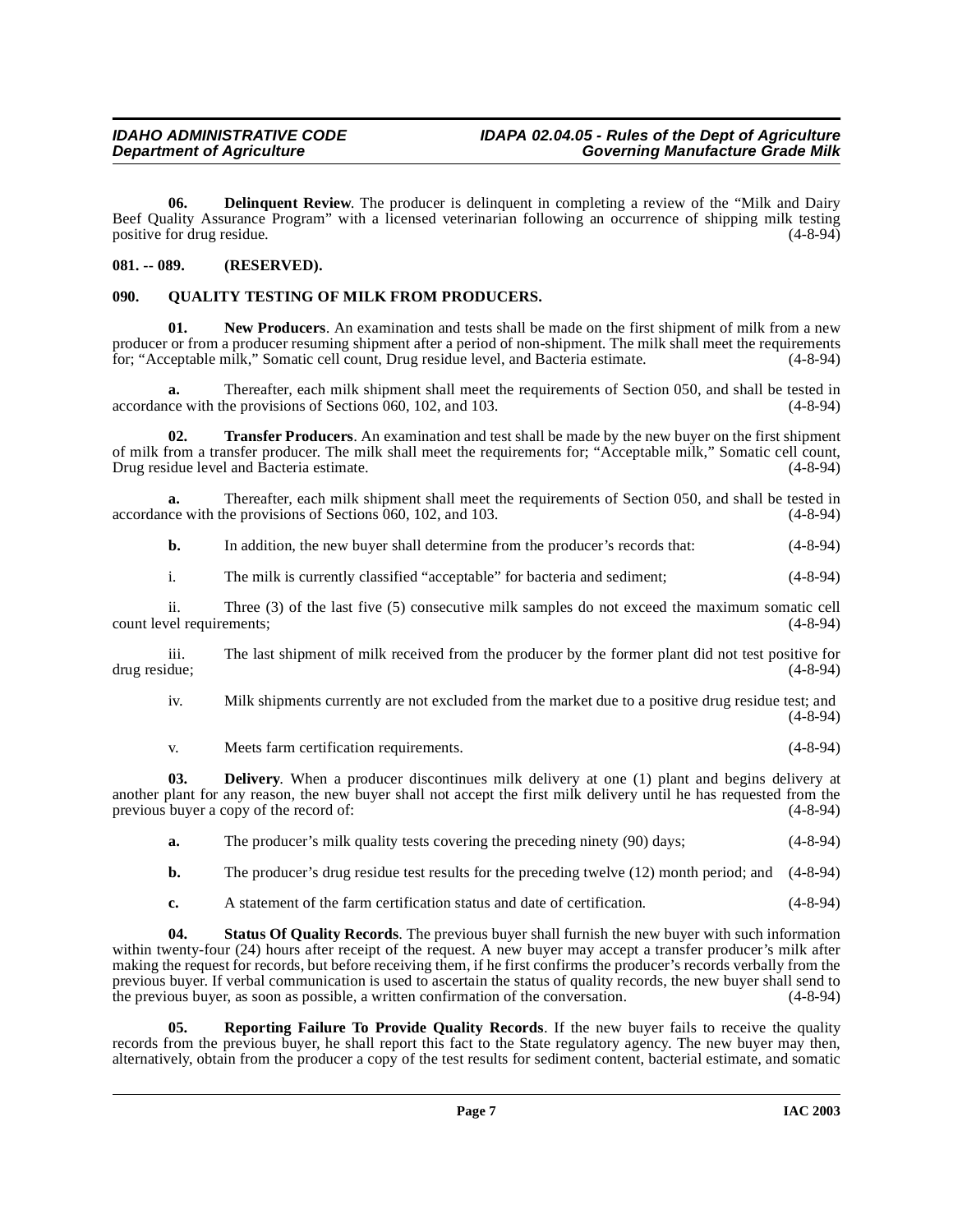cell count for the preceding ninety (90) day period and a copy of the drug residue test results for the preceding twelve (12) month period. (4-8-94)  $(12)$  month period.

#### <span id="page-7-0"></span>**091. -- 099. (RESERVED).**

#### <span id="page-7-10"></span><span id="page-7-1"></span>**100. RECORDS OF TESTS.**

Accurate records of the results of the milk quality and drug residue tests for each producer shall be kept on file for a period of not less than twelve (12) months. The records shall be available for examination by the regulatory agency.  $(4 - 8 - 94)$ 

#### <span id="page-7-6"></span><span id="page-7-2"></span>**101. FIELD SERVICE.**

A representative of the plant shall arrange to promptly visit the farm of each producer whose milk tests positive for drug residue, exceeds the maximum somatic cell count level, or does not meet the requirements for acceptable milk. The purpose of the visit shall be to inspect the milking equipment and facilities and to offer assistance to improve the quality of the producer's milk and eliminate any potential causes of drug residues. A representative of the plant should routinely visit each producer as often as necessary to assist and encourage the production of high quality milk. (4-8-94)

#### <span id="page-7-11"></span><span id="page-7-3"></span>**102. SOMATIC CELL COUNT.**

<span id="page-7-8"></span>**01. Level Of Somatic Cells**. A laboratory examination to determine the level of somatic cells shall be made on each producer's milk at least four (4) times in each six (6) month period at irregular intervals. Samples shall<br>be analyzed at a laboratory and by a method approved by the state regulatory agency. (4-8-94) be analyzed at a laboratory and by a method approved by the state regulatory agency.

**02. Procedures**. Whenever the confirmatory somatic cell count indicates the presence of more than seven hundred fifty thousand (750,000) somatic cells per ml., (one million (1,000,000) per ml for goat and sheep) the following procedures shall be applied: (4-8-94) following procedures shall be applied:

<span id="page-7-9"></span>**a.** The producer shall be notified with a warning of the excessive somatic cell count. (4-8-94)

**b.** Whenever two (2) of the last four (4) consecutive somatic cell counts exceed seven hundred fifty thousand (750,000) per ml., (one million (1,000,000) per ml. for goat and sheep) the appropriate regulatory authority shall be notified and a written warning notice given to the producer. The notice shall be in effect so long as two (2) of the last four (4) consecutive samples exceed seven hundred fifty thousand (750,000) per ml., (one million (1,000,000) per ml. for goat and sheep). (4-8-94) per ml. for goat and sheep).

**c.** An additional sample shall be taken after a lapse of three (3) days but within twenty-one (21) days of the notice required in Subsection 102.02.b. of this section. If this sample also exceeds seven hundred fifty thousand (750,000) per ml., (one million (1,000,000) per ml. for goat and sheep) subsequent milkings shall be excluded from the market until satisfactory compliance is obtained. Shipment may be resumed and a temporary status assigned to the producer by the appropriate State regulatory agency when an additional sample of herd milk is tested and found satisfactory. The producer shall be assigned a full reinstatement status when three (3) out of four (4) consecutive somatic cell count tests do not exceed seven hundred fifty thousand (750,000) per ml., (one million (1,000,000) per ml. for goat and sheep). (4-8-94)

#### <span id="page-7-5"></span><span id="page-7-4"></span>**103. DRUG RESIDUE LEVEL.**

<span id="page-7-7"></span>**01. Industry's Sampling And Testing Responsibilities**. All milk shipped for processing or intended to be processed on the farm where it was produced shall be sampled and tested, prior to processing, for beta lactam drug residue. Collection, handling and testing of samples shall be done according to procedures established by the appropriate State regulatory agency. (4-8-94) appropriate State regulatory agency.

**a.** When so specified by the US. Food and Drug Administration (FDA), all milk shipped for processing, or intended to be processed on the farm where it was produced, shall be sampled and tested, prior to processing, for other drug residues under a random drug sampling program. The random drug sampling program shall include at least four (4) samples collected in at least four (4) separate months during any six (6) month period.

(4-8-94)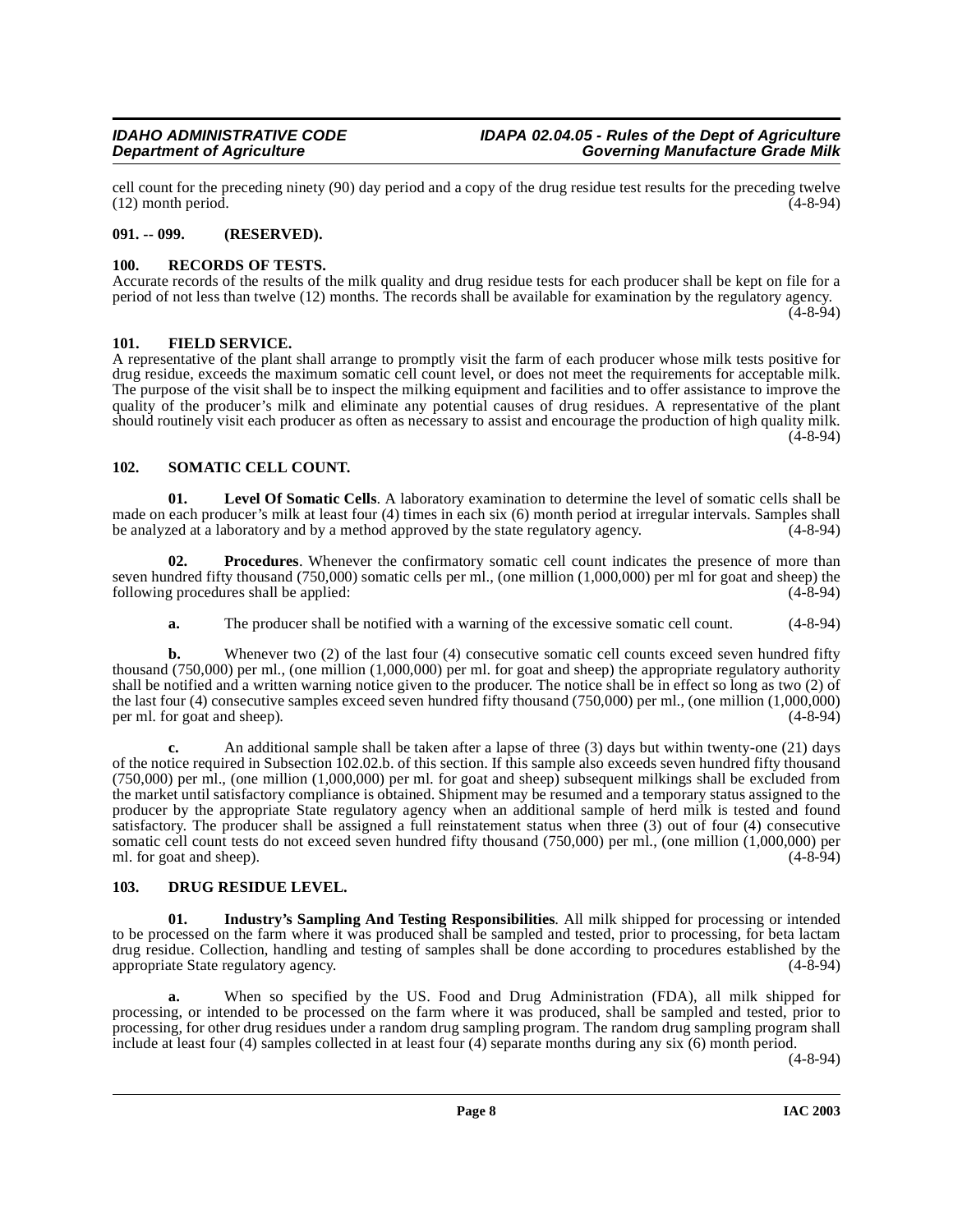**b.** When the Commissioner of the FDA determines that a potential problem exists with an animal drug residue or other contaminant in the milk supply, a sampling and testing program shall be conducted, as determined by the FDA. The testing shall continue determines with reasonable assurance that the potential problem has been remedied. (4-8-94)

**c.** The dairy industry shall analyze samples for beta lactams and other drug residues by methods evaluated by the Association of Official Analytical Chemists (AOAC) and accepted by the FDA as effective in determining compliance with established "safe levels" or tolerances. "Safe levels" and tolerances for particular drugs are established and amended by the FDA. The industry may employ on a temporary basis other test methods evaluated by the Virginia Polytechnic Institute and State University, or by other institutions using equivalent evaluation procedures, and determined to demonstrate accurate compliance results. These test methods may be used<br>until they are evaluated by the AOAC and accepted or rejected by the FDA. until they are evaluated by the AOAC and accepted or rejected by the FDA.

**d.** Individual producer sampling. (4-8-94)

i. Bulk Milk. A milk sample for beta lactam drug residue testing shall be taken at each farm and shall include milk from each farm bulk tank.

Can Milk. A milk sample for beta lactam drug residue testing shall be performed separately at the receiving plant for each can milk producer included in a delivery, and shall be representative of all milk received from<br>(4-8-94) the producer.

iii. Producer/processor. A milk sample for beta lactam drug residue testing shall be performed separately according to Subsections 103.01.d.i. and 103.01.d.ii. of this section for milk produced or received by a producer/processor. (4-8-94) producer/processor.

**e.** Load sampling and testing. (4-8-94)

i. Bulk milk. A load sample shall be taken from the bulk milk pickup tanker after its arrival at the plant and prior to further commingling.

ii. Can milk. A load sample representing all of the milk received on a shipment shall be formed at the plant, using a sampling procedure that includes milk from every can on the vehicle. (4-8-94)

iii. Producer/processor. A load sample shall be formed at the plant using a sampling procedure that includes all milk produced and received.

**f.** Sample and record retention. A load sample that tests positive for drug residue shall be retained according to guidelines established by the appropriate State regulatory agency. The records of all sample test results shall be retained for a period of not less than twelve (12) months. (4-8-94) shall be retained for a period of not less than twelve  $(12)$  months.

**g.** Industry follow-up. (4-8-94)

i. When a load sample tests positive for drug residue, industry personnel shall notify the appropriate State regulatory agency immediately, as directed by the Department of Agriculture, of the positive test result and of the intended disposition of the shipment of milk containing the drug residue. All milk testing positive for drug residue shall be disposed of in a manner that removes it from the human or animal food chain, except when acceptably reconditioned under FDA compliance policy guidelines. (4-8-94)

ii. Each individual producer sample represented in the positive-testing load sample shall be singly tested as directed by the appropriate State regulatory agency to determine the producer of the milk sample testing positive for drug residue. identification of the producer responsible for producing the milk testing positive for drug residue, and details of the final disposition of the shipment of milk containing the drug residue, shall be reported immediately to the appropriate agency, according to State policy. (4-8-94) immediately to the appropriate agency, according to State policy.

iii. Milk shipment from the producer identified as the source of milk testing positive for drug residue

**Page 9 IAC 2003**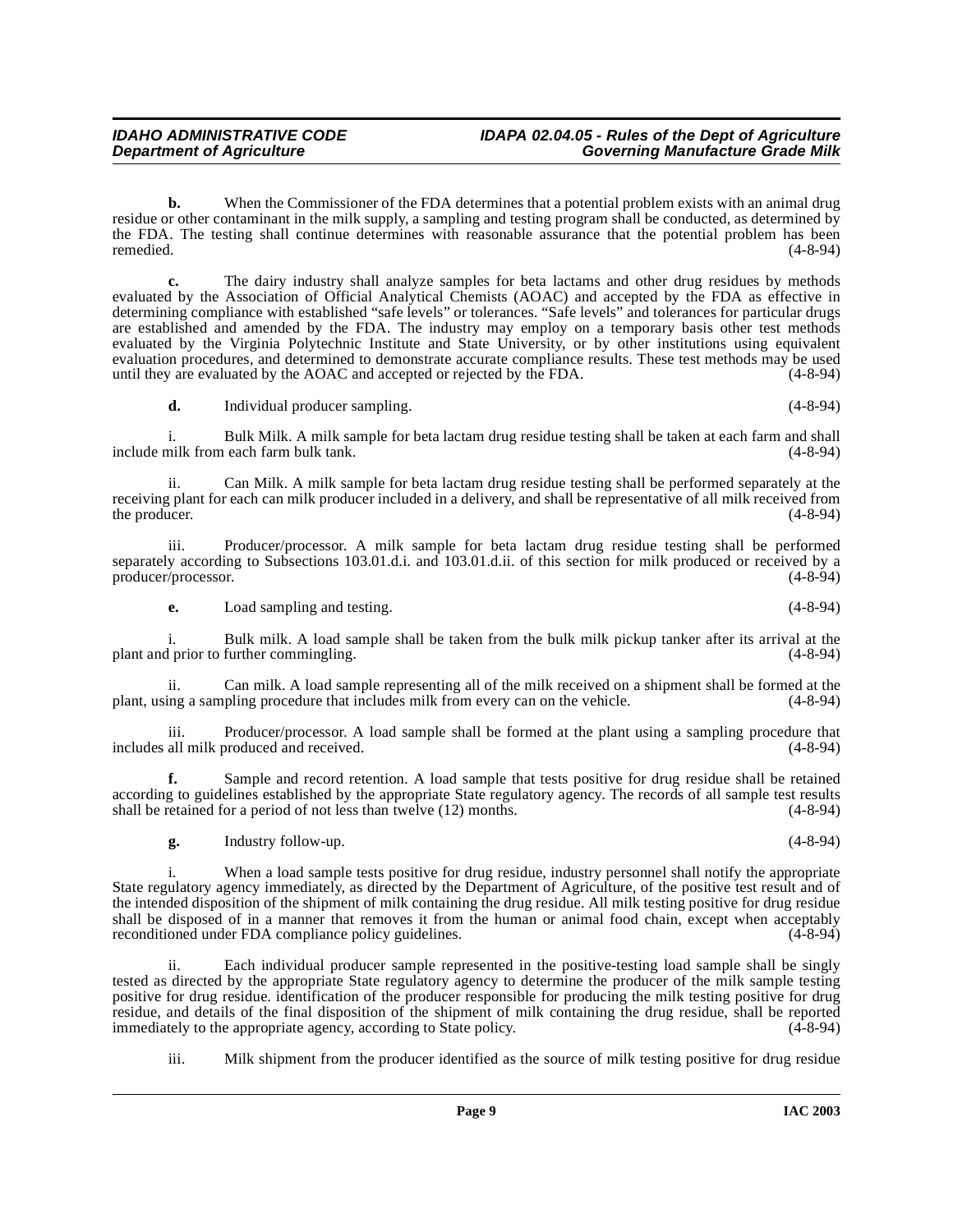shall cease immediately and may resume only after a sample from a subsequent milking does not test positive for drug residue. (4-8-94) drug residue.

<span id="page-9-11"></span>**02. Regulatory Agency's Monitoring And Surveillance Responsibilities**. The Department of Agriculture shall monitor the milk industry's drug residue program by conducting unannounced on-site inspections to observe testing and sampling procedures and to collect samples for comparison drug residue testing. In addition, the regulatory agency shall review industry records for compliance with State policy. The review shall seek to determine that:  $t$ hat:  $(4-8-94)$ 

**a.** Each producer is included in a routine, effective drug residue milk monitoring program utilizing AOAC-evaluated and FDA-approved methods to test samples for the presence of drug residue; (4-8-94)

**b.** The regulatory agency receives prompt notification from industry personnel of each occurrence of a sample testing positive for drug residue, and of the identity of each producer identified as a source of milk testing positive for drug residue; (4-8-94)

**c.** The regulatory agency receives prompt notification from industry personnel of the intended and final disposition of milk testing positive for drug residue, and that disposal of the load is conducted in a manner that removes it from the human or animal food chain, except when acceptably reconditioned under FDA compliance policy guidelines; and (4-8-94)

**d.** Milk shipment from a producer identified as a source of milk testing positive for drug residue completely and immediately ceases until a milk sample taken from the dairy herd does not test positive for drug<br>(4-8-94) residue. (4-8-94)

<span id="page-9-6"></span>**03. Enforcement**. A penalty sanctioned by the Department of Agriculture shall be imposed on the for each occurrence of shipping milk testing positive for drug residue. (4-8-94) producer for each occurrence of shipping milk testing positive for drug residue.

**a.** The producer shall review the "Milk and Dairy Beef Quality Assurance Program" with a licensed veterinarian within thirty (30) days after each occurrence of shipping milk testing positive for drug residue. A certificate confirming that the "Quality Assurance Program" has been reviewed shall be signed by the responsible producer and a licensed veterinarian. The Department of Agriculture shall receive a copy of the signed "Quality Assurance Program" certificate. (4-8-94) Assurance Program" certificate.

**b.** If a producer ships milk testing positive for drug residue three (3) times within a twelve (12) month period, the Department of Agriculture shall initiate procedures to suspend the producer's milk shipping privileges.

 $(4 - 8 - 94)$ 

#### <span id="page-9-10"></span><span id="page-9-0"></span>**104. RADIONUCLIDES.**

Composite milk samples from selected areas in the state should be tested for biologically significant radionuclides at a frequency which the regulatory agency determines to be adequate to protect the consumer. (4-8-94) a frequency which the regulatory agency determines to be adequate to protect the consumer.

#### <span id="page-9-9"></span><span id="page-9-1"></span>**105. PESTICIDES AND HERBICIDES.**

Composite milk samples should be tested for pesticides and herbicides at a frequency which the regulatory agency determines is adequate to protect the consumer. The test results from the samples shall not exceed established FDA limits.  $\lambda$  limits. (4-8-94)

#### <span id="page-9-5"></span><span id="page-9-2"></span>**106. ADDED WATER.**

Milk samples from each producer should be tested for added water at a frequency which the regulatory agency determines is adequate to prevent the addition of water to the milk. (4-8-94) determines is adequate to prevent the addition of water to the milk.

#### <span id="page-9-3"></span>**107. -- 149. (RESERVED).**

#### <span id="page-9-4"></span>**150. FARM REQUIREMENTS OF MILK FOR MANUFACTURING.**

### <span id="page-9-8"></span><span id="page-9-7"></span>**01. Health Of Herd**. (4-8-94)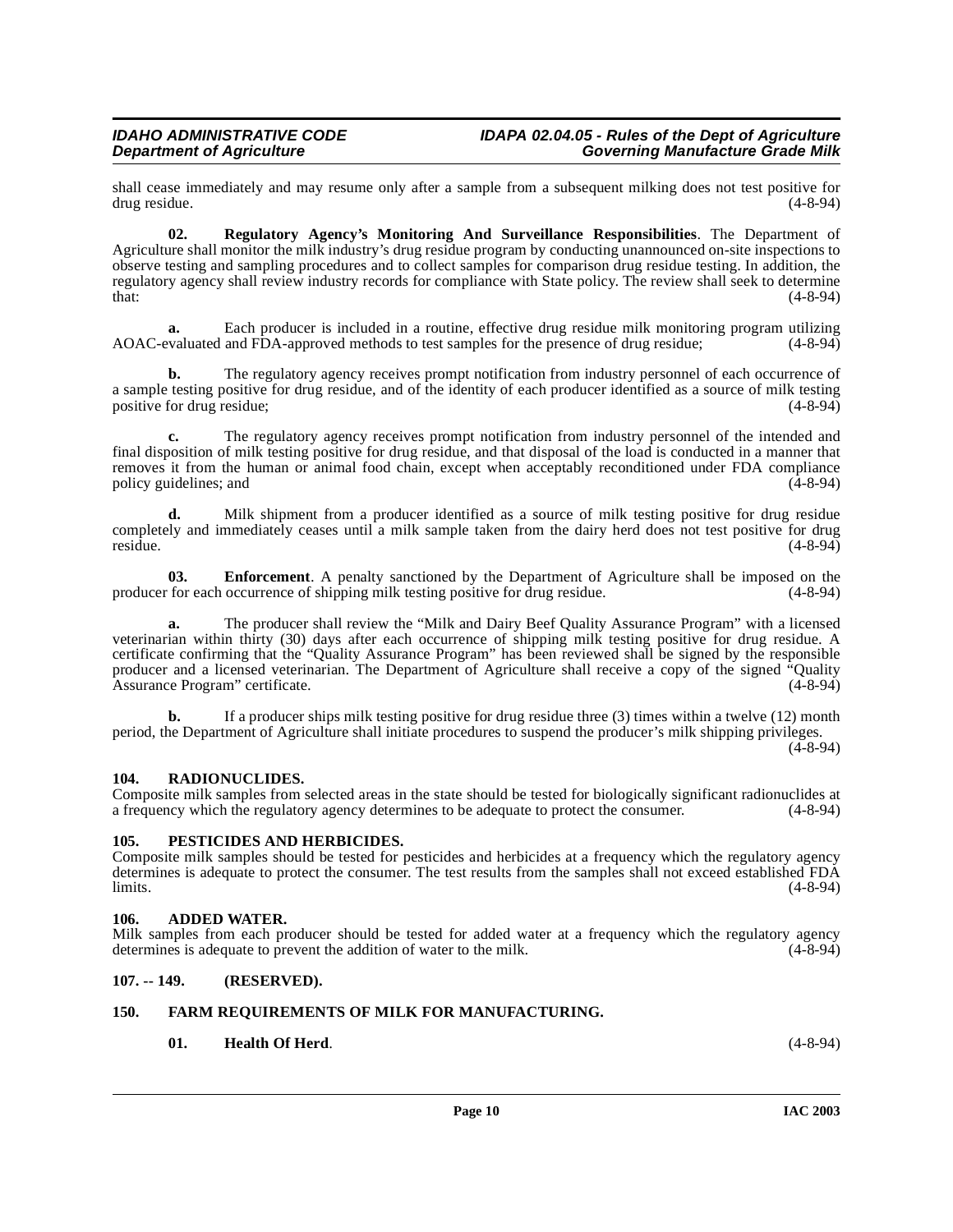**a.** General Health. All animals in the herd shall be maintained in a healthy condition, and shall be fed and kept. (4-8-94) properly fed and kept.

**b.** Tuberculin Test. The cows shall be located in a Modified Accredited Area, an Accredited Free State, or an Accredited Free Herd as determined by the US. Department of Agriculture. The goats shall be located in States meeting the current USDA Uniform Methods and Rules and for Bovine Tuberculosis Eradication or an Accredited Free Goat Herd. If the animals are not located in such areas, they shall be tested annually under the jurisdiction of the aforesaid program. All additions to the herd shall be from an area or from herds meeting those<br>same requirements. (4-8-94) same requirements.

**c.** Brucellosis Test. The cows shall be located in States meeting Class B status, or Certified-Free Herds, or shall be involved in a milk ring test program or blood testing program under the current USDA Brucellosis Eradication Uniform Methods and Rules. All additions to the herd shall be from an area or from herds meeting these same requirements. (4-8-94)

**d.** Abnormal Milk. Milk from cows known to be infected with mastitis or milk containing residues of antibiotics or others drugs, or milk containing pesticides or other chemical residues in excess of the established limits shall not be sold or offered for sale for human food. The milk shall be disposed of as the regulatory agency may  $\frac{4-8-94}{2}$ 

#### <span id="page-10-1"></span>**02. Milking And Facility Housing**. (4-8-94)

**a.** A milking barn or milking parlor of adequate size and arrangement shall be provided to permit normal sanitary milking operations. It shall be well lighted and ventilated, and the floors and gutters in the milking area shall be constructed of concrete or other impervious material. The facility shall be kept clean, the manure removed daily and stored to prevent access of cows to accumulation thereof; and no swine or fowl shall be permitted<br>in any part of the milking area. (4-8-94) in any part of the milking area.

**b.** If milk is exposed during straining or transferring in the milking areas it shall be protected from falling particles from areas above milk facility. (4-8-94)

**c.** The yard or loafing area shall be of ample size to prevent overcrowding, shall be drained to prevent of standing water pools, insofar as practicable, and shall be kept clean. (4-8-94) forming of standing water pools, insofar as practicable, and shall be kept clean.

#### <span id="page-10-2"></span>**03. Milking Procedure**. (4-8-94)

**a.** The udders and flanks of all milking cows shall be kept clean. The udders and teats shall be washed or wiped immediately before milking with a clean, damp cloth or paper towel moistened with a sanitizing solution and wiped dry, or by any other sanitary method. (4-8-94)

**b.** The milker's outer clothing shall be clean and his hands clean and dry. No person with an infected cut or open sores on their hands or arms shall milk cows, or handle milk or milk containers, utensils or equipment. (4-8-94)

**c.** Cows which secrete abnormal milk shall be milked last or with separate equipment. This milk shall ded from the supply as required in Subsection 150.01.d. be excluded from the supply as required in Subsection 150.01.d.

**d.** Milk stools, surcingles and antikickers shall be kept clean and properly stored. Dusty operations should not be conducted immediately before or during milking. Strong flavored feeds should only be fed after milking. (4-8-94) milking. (4-8-94)

#### <span id="page-10-0"></span>**04. Cooling**. (4-8-94)

**a.** Milk in cans shall be cooled immediately after milking to forty-five (45) degrees F or lower unless delivered to the plant within two (2) hours after milking. The cooler, tank, or refrigerated unit shall be kept clean. (4-8-94)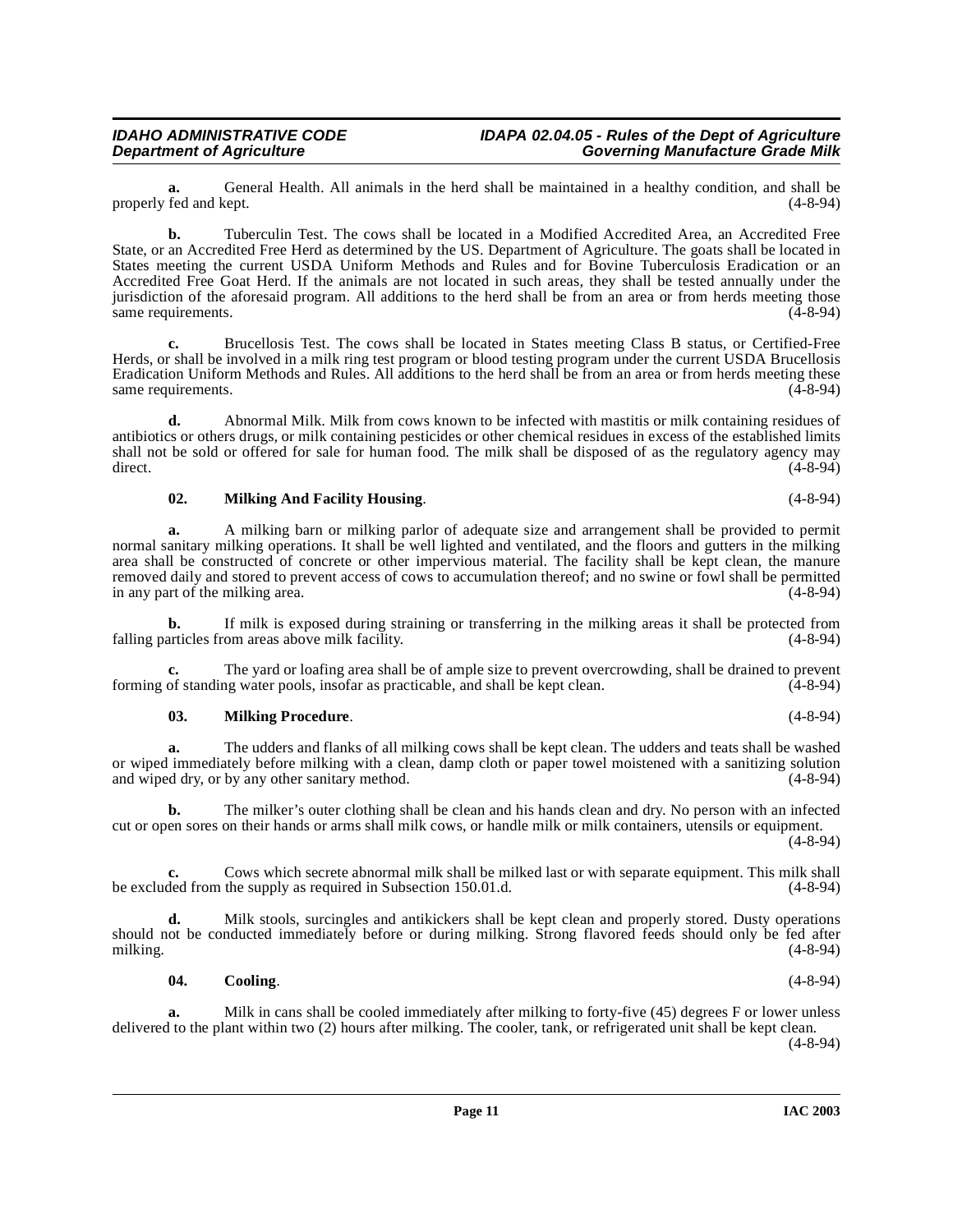**b.** Milk in farm bulk tanks shall be cooled to forty (40) degrees F or lower within two (2) hours after and maintained at forty-five (45) degrees F or lower until transferred to the transport tank. (4-8-94) milking and maintained at forty-five  $(45)$  degrees F. or lower until transferred to the transport tank.

#### <span id="page-11-1"></span>**05. Milkhouse Or Milkroom**. (4-8-94)

**a.** A milkhouse or milkroom conveniently located and properly constructed, lighted, and ventilated shall be provided for handling and cooling milk and for washing, handling, and storing the utensils and equipment. Other products shall not be handled in the milkroom which would be likely to contaminate milk, or otherwise create a public health hazard.

**b.** It shall be equipped with wash and rinse vat, utensil rack, milk cooling facilities and have an adequate supply of hot water available for cleaning milking equipment. If a part of the barn or other building, it shall be partitioned, screened, and sealed to prevent the entrance of dust, flies, or other contamination. A milking parlor used strictly as a milking facility in combination with a milkhouse or milkroom, when properly equipped, arranged and maintained, need not be partitioned. Concentrates and feed, if stored in the building, shall be kept in a tightly covered box or bin. The floor of the building shall be of concrete or other impervious material and graded to provide proper drainage. The walls and ceilings shall be constructed of smooth easily cleaned material. All outside doors shall open outward and be self-closing, unless they are provided with tight-fitting screen doors that open outward or unless other effective means are provided to prevent the entrance of flies. (4-8-94)

**c.** If a farm bulk tank is used, it shall be properly located in the milkhouse or milkroom for access to for cleaning and servicing. It shall not be located over a floor drain or under a ventilator. (4-8-94) all areas for cleaning and servicing. It shall not be located over a floor drain or under a ventilator.

**d.** A small platform or slab constructed of concrete or other impervious material shall be provided outside the milkhouse, properly centered under a suitable port opening in the wall for milkhouse connections. The opening shall be fitted with a tight, self-closing door. The truck approach to the milkhouse or milkroom shall be properly graded and surfaced to prevent mud or pooling of water at point of loading. (4-8-94) properly graded and surfaced to prevent mud or pooling of water at point of loading.

The milkhouse or milkroom shall be kept clean and free of trash. Animals and fowl shall not be the milkhouse or milkroom at anytime. (4-8-94) allowed access to the milkhouse or milkroom at anytime.

#### <span id="page-11-0"></span>**06. Farm Chemicals And Animal Drugs**. (4-8-94)

**a.** Animal biologics and other drugs intended for treatment of animals, and insecticides approved for use in dairy operations, shall be properly labeled and used in accordance with label instructions, and shall be stored in a manner which will prevent accidental contact with milk and milk contact surfaces.

**b.** Only drugs that are approved by the FDA or biologics approved by the USDA for use in dairy animals that are properly labeled according to FDA or USDA regulations shall be administered to such animals. (4-8-94)

**c.** When drug storage is located in the milkroom, milkhouse, or milking area, the drugs shall be segregated in such a way so that drugs labeled for use in lactating dairy animals are separated from drugs labeled for use in non-lactating dairy animals. (4-8-94)

**d.** Herbicides, fertilizers, pesticides, and insecticides that are not approved for use in dairy operations shall not be stored in the milkhouse, milkroom, or milking area. (4-8-94)

#### <span id="page-11-2"></span>**07. Utensils And Equipment**. (4-8-94)

**a.** Utensils, milk cans, milking machines (including pipeline systems), and other equipment used in the handling of milk shall be maintained in good condition, shall be free from rust, open seams, milkstone, or any unsanitary condition, and shall be washed, rinsed, and drained after each milking, stored in suitable facilities, and sanitized immediately before use with at least fifty (50) p.p.m. chlorine solution or its equivalent. New or replacement can lids shall be umbrella type. All new utensils and equipment shall comply with applicable 3-A Sanitary Standards. (4-8-94)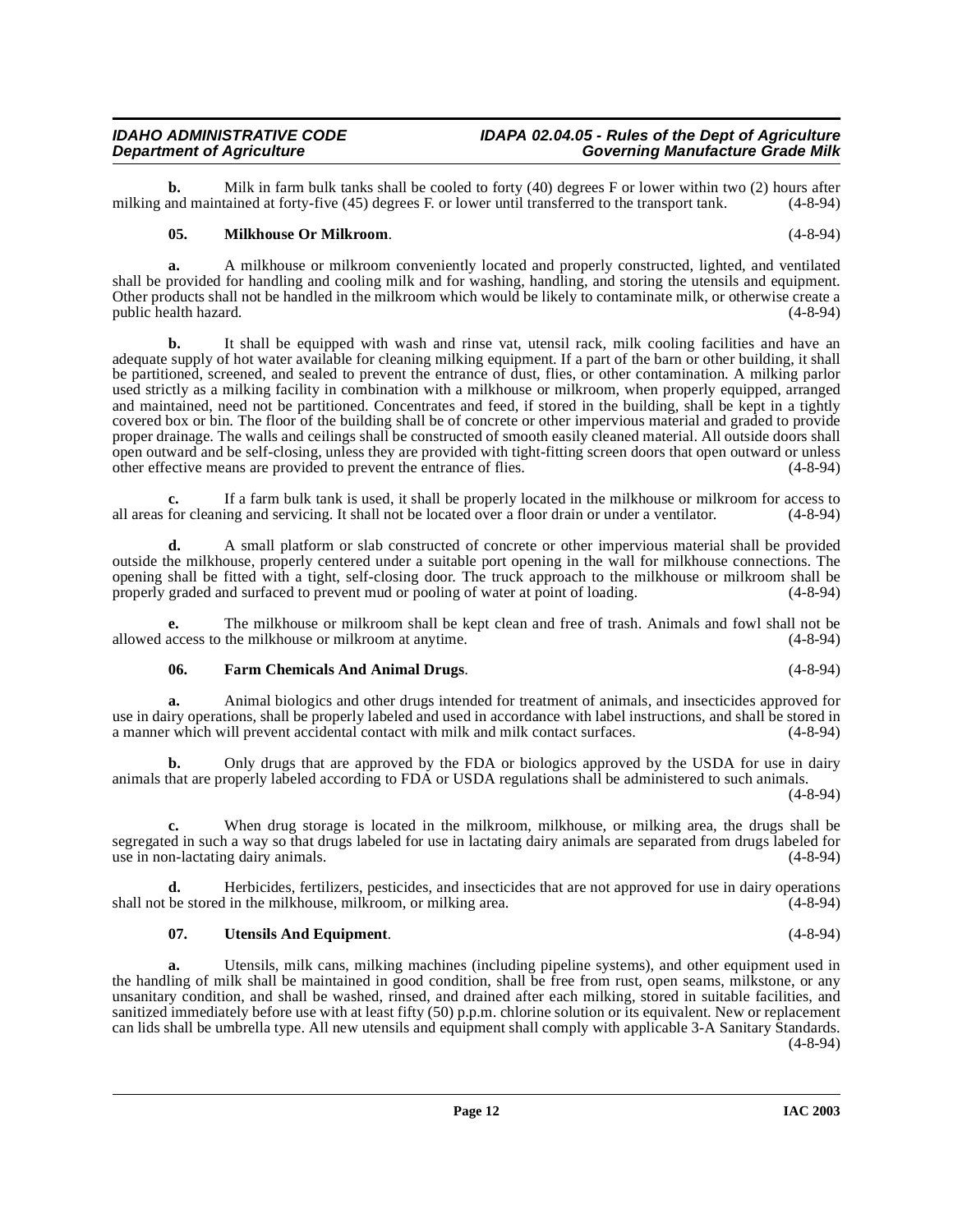#### **IDAHO ADMINISTRATIVE CODE IDAPA 02.04.05 - Rules of the Dept of Agriculture Governing Manufacture Grade Milk**

**b.** Farm bulk tanks shall meet 3-A Sanitary Standards for construction at the time of installation and installed in accordance with regulations of the regulatory agency. (4-8-94) shall be installed in accordance with regulations of the regulatory agency.

<span id="page-12-10"></span>**c.** Single service articles shall be properly stored and shall not be reused. (4-8-94)

**08. Water Supply**. The dairy farm water supply shall be properly located, protected, and operated, and shall be easily accessible, ample, and of safe, sanitary quality for the cleaning of dairy utensils and equipment. The water supply shall come from source which is approved by the Department of Agriculture; or from a spring, dug well, driven well, bored well, or drilled well, the water from which complies with the standards of the Department of Agriculture. A source that does not conform with the construction requirements of the Department of Agriculture, but is tested annually by an approved laboratory and found to be safe and of sanitary quality shall be satisfactory: Provided, That after adoption of these rules, any new sources of water supply or any farm water supply requiring repairs or reconstruction or any source from which tested samples have been found unsatisfactory shall meet the construction requirements of the Department of Agriculture. (4-8-94)

<span id="page-12-9"></span>**09.** Sewage Disposal. House, milkhouse or milkroom and toilet wastes shall be disposed of in a hat will not pollute the soil surface, contaminate any water supply, or be exposed to insects.  $(4-8-94)$ manner that will not pollute the soil surface, contaminate any water supply, or be exposed to insects.

<span id="page-12-7"></span>**10. Qualifications For Farm Certification**. Farm certification requires satisfactory compliance with the requirements in Section 150. (4-8-94)

#### <span id="page-12-0"></span>**151. -- 159. (RESERVED).**

#### <span id="page-12-3"></span><span id="page-12-1"></span>**160. FARM CERTIFICATION.**

No milk for manufacturing purposes produced on an uncertified farm shall be bought or sold for human consumption.  $(4 - 8 - 94)$ 

<span id="page-12-4"></span>**01. Initial Inspection**. Certified farms shall be inspected at least annually after initial certification to determine eligibility for recertification. The inspection procedure for recertification shall be the same as that for initial certification. (4-8-94) initial certification.

<span id="page-12-5"></span>**02. Inspection**. Each farm shall be inspected by an inspector or approved fieldman. When evidence indicates that it is advisable to do so, the Department of Agriculture may require an examination of the herd by a licensed veterinarian. If the farm meets the applicable requirements for certification described in Section 150, as indicated by the Farm Certification Report Form, the farm shall be certified as described in Subsection 160.03. If the farm does not meet the requirements for certification, it shall be reinspected within thirty (30) days after the initial inspection. If the farm then meets the requirements for certification, it shall be certified. If the farms does not meet the requirements for certification, it shall not be certified, and the producer's authorization to sell milk for human food from that farm shall be withheld by the Department of Agriculture until such time as the farm qualifies for certification. Repeat violations on any item may cause a farm to lose certification. Provided that, if the inspector determines during any of these inspections that corrections on the farm will require some capital investment, a reasonable extension of the prescribed time limits may be granted by the Department of Agriculture. (4-8-94)

<span id="page-12-2"></span>**03.** Certification. An inspector or approved fieldman shall certify farms that meet the requirements of Section 150, as applicable, based upon the inspection procedure described in Subsection 160.02. The scoring criteria established on USDA Form DA-181 (11/90) as amended, shall be utilized in determining compliance with the provisions of Section 150. Farm certification shall authorize the sale from that farm of milk for manufacturing purposes that meets the quality standards. (4-8-94)

<span id="page-12-6"></span>**04. Probationary Period**. If at any time an inspector or approved fieldman determines that a certified farm does not meet the requirements for certification, the Department of Agriculture may allow a reasonable probationary period for the producer to bring the farm within the requirements for certification. If at the end of this time the farm does not meet the requirements for certification, the Department of Agriculture may revoke the farm certification. (4-8-94) certification. (4-8-94)

<span id="page-12-8"></span>**05. Reinstatement**. If, after a period of withholding, probation, or revocation of farm certification, a producer makes the necessary corrections at the farm, they may apply for reinspection. When conditions have been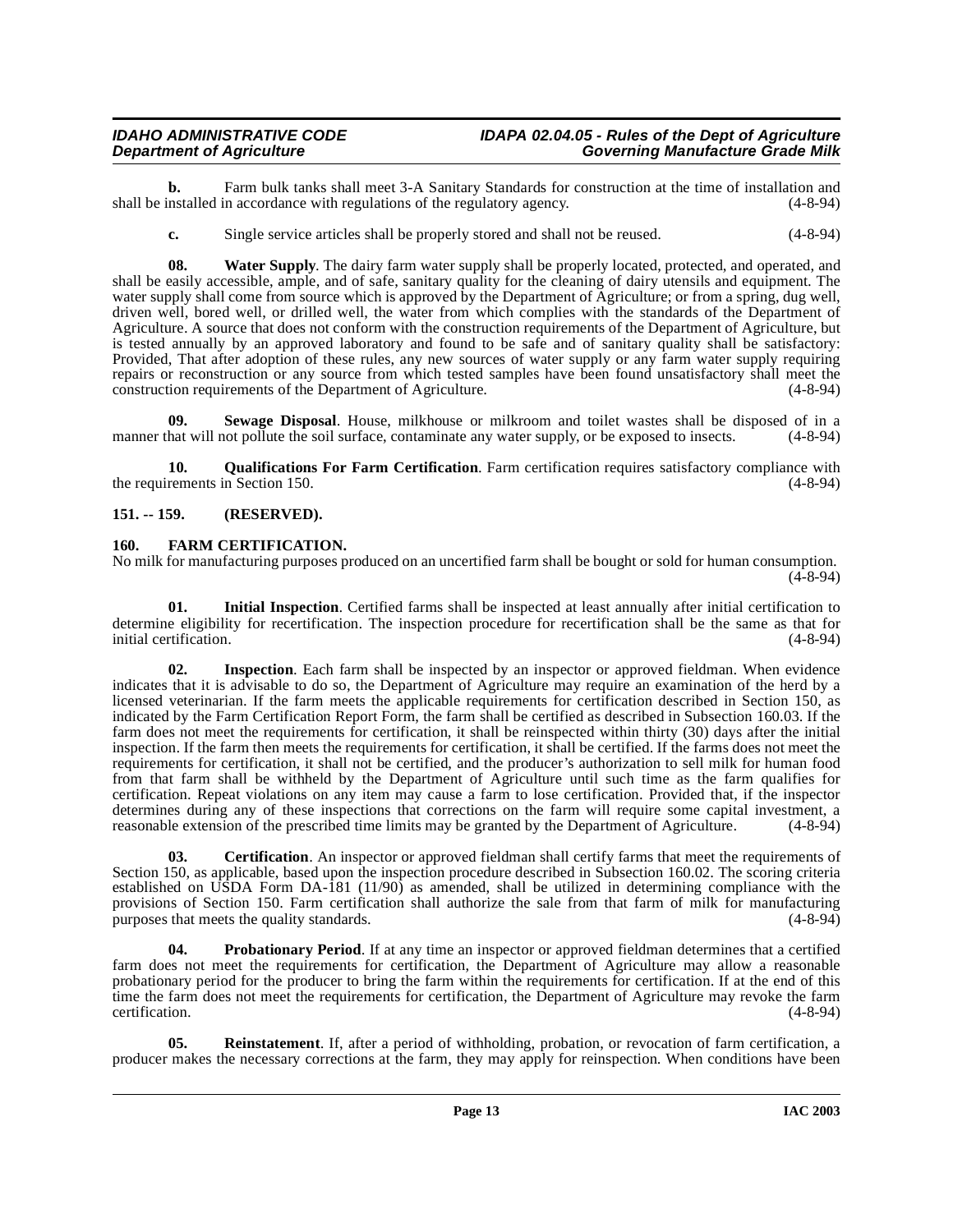corrected, the farm shall be reinspected by an inspector or approved fieldman. When the inspector or approved fieldman determines that requirements for certification have been met, the farm shall be certified. (4-8-94) fieldman determines that requirements for certification have been met, the farm shall be certified.

### <span id="page-13-0"></span>**161. -- 299. (RESERVED).**

### <span id="page-13-2"></span><span id="page-13-1"></span>**300. METHODS OF ANALYSIS.**

All milk or cream purchased in or from the state of Idaho at a purchase price based upon or determined by weight and the milkfat, protein or solids non fat content thereof, shall be tested for milkfat protein or solids non fat under the methods approved by the latest edition of "The Methods of Analysis of the Association of Official Analytical  $\mu$ Chemists". (7-1-93)

**01.** Methods Of Testing. The methods of testing milk and cream for sale recognized by the state of Idaho are: (7-1-93) Idaho are: (7-1-93)

<span id="page-13-3"></span>**a.** The Babcock test in the above named work, Section 15.030. (7-1-93)

**b.** Solids not fat to be determined by subtracting the results of the Babcock test, Section 15.030, from solids test, Section 15.014, of the same work. (7-1-93) the total solids test, Section  $15.014$ , of the same work.

**c.** Butterfat testing by light transmission as set forth in the same work. (7-1-93)

i. The latest edition of the manufacturer's operation manual shall be available at all times in ion with the instrument, and the procedures therein shall be followed.  $(7-1-93)$ conjunction with the instrument, and the procedures therein shall be followed.

ii. A constant flow voltage regulator must be supplied if the instrument does not have one. If an regulator is supplied, it must be installed immediately ahead of the instrument. (7-1-93) external regulator is supplied, it must be installed immediately ahead of the instrument.

iii. The calibration of the instrument may be checked by the Babcock method or the ether fat extraction method. If the Babcock method is used, a total of ten (10) or more individual tests will be run on the Babcock tester and the same samples run on the instrument. The mathematical average of the tests will be used to adjust the instrument. If the ether extraction method is used, a total of four samples will be run on the Mojonnier and on the instrument. The mathematical average of the four tests shall be used to adjust the instrument. The variation average between the Babcock or Mojonnier and the instrument shall not exceed fifteen thousandths percent (.015%). (7-1-93)

At the beginning of each testing day and after each thirty (30) tests during the testing period, a pilot sample of homogenized milk of a known butterfat content shall be tested on the instrument and the results recorded on the permanent test record. If there is a variation of four hundredths percent (.04%), the instrument must be rinsed thoroughly with versene solution and the instrument checked for zero setting in order to get agreement on the test of the standard. At least three (3) standard checks must then be run and if the average is in excess of four hundredths percent (.04%), the instrument must be recalibrated. If after the three standard checks are run and the instrument recalibrated, then all samples run after the last check sample must be retested. The results of the rechecks will become official. When any sample varies in butterfat content by more than two percent (2%) from the sample preceding it through the instrument, there shall be an immediate retest and the second test shall be the one recorded.  $(7-1-93)$ 

The samples used for calibration shall include samples in butterfat ranges normally comprised in the milk or cream purchased. These samples shall be prepared in the same manner as samples upon which producer payments are to be based. (7-1-93)

vi. All calibration results and check test for initial or subsequent calibration shall be recorded in the original record book and all tests for checking accuracy of calibration shall be recorded in the original record book. (7-1-93)

vii. The laboratory record shall be kept in a permanently bound record book in chronological order in the laboratory where the tests are made. Such record book shall be known as the original record. Entries shall be dated and subscribed to by the person making the determination and shall be kept for not less than one (1) year following test. (7-1-93) test.  $(7-1-93)$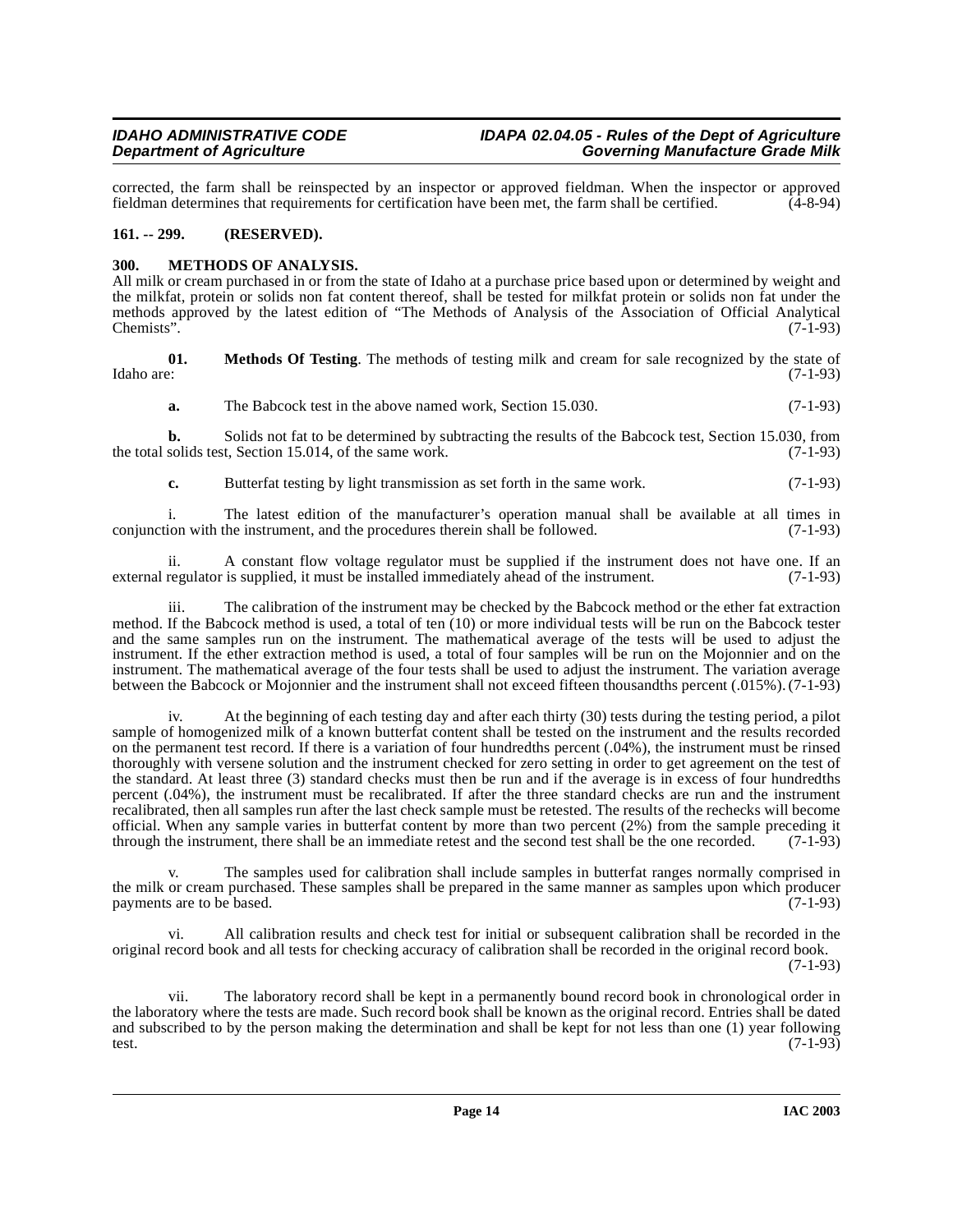#### **IDAHO ADMINISTRATIVE CODE IDAPA 02.04.05 - Rules of the Dept of Agriculture Governing Manufacture Grade Milk**

viii. Fresh samples of milk to be used where composite samples are not prepared shall be taken in the manner prescribed and approved by the Department of Agriculture. Composite samples, if used, shall be preserved, with not more than one percent (1%) by weight of sample, of Potassium Bichromate or any equally approved preservative. No mercury compound. (7-1-93)

ix. The minimum sample for use by the light transmission method for fat both fresh and preserved If fresh samples are the basis for payment, then the samples shall be from fresh milk. (7-1-93) samples. If fresh samples are the basis for payment, then the samples shall be from fresh milk.

x. After making the fresh milk fat tests and the results being normal, the samples may be discarded. (7-1-93)

xi. All milk samples shall be tempered to ninety (90) degrees F - one hundred (100) degrees F in a controlled water bath which is provided with an accurate thermometer or a thermostatically controlled, enclosed, hot air bath at ninety (90) degrees F - one hundred (100) degrees F. (7-1-93)

xii. No person shall test milk by the light transmission method where the results are used as a payment for butterfat therein, unless licensed as a Babcock tester and is qualified to operate the instrument by the manufacturer's standards. (7-1-93) manufacturer's standards.

<span id="page-14-3"></span>**02. Methods Of Payment**. Methods of payment for butterfat shall be made by daily extensions of weight and butterfat or by the random stratified testing procedure. The stratified testing procedure shall be as follows: (7-1-93)

**a.** A minimum of three (3) tests per pay period must be used to calculate the pay test on a two (2) pay periods per month basis, or six (6) tests per pay period for monthly pay purposes. (7-1-93)

**b.** The dates on which samples are to be tested are to be determined by the plant manager and the quality control manager or production supervisor. The dates are to be recorded in a log book for the month prior to testing. If routes are to be tested on different days, the dates by individual routes are to be recorded in a log book. The book is to be kept in a locked place available to management personnel only. Under no circumstances shall the dates of testing be made known in advance to anyone other than management personnel. Lab personnel are to be notified on the days the tests are to be made which routes are to be tested. (7-1-93) the days the tests are to be made which routes are to be tested.

<span id="page-14-2"></span>**c.** To insure proper stratified random sampling one (1) sample is to be tested each five (5) days.

 $(7-1-93)$ 

**d.** Samples will be collected from every producer's shipment or delivery of milk. These samples shall ted on Saturdays, Sundays, and holidays as the normal-random sampling procedure. (7-1-93) be collected on Saturdays, Sundays, and holidays as the normal-random sampling procedure.

**03. Infrared Milk Analyzer (I.R.M.A.)**. The latest edition of the manufacturer's operational manual shall be available at all times in conjunction with the operation of the Milk Analyzer and the procedures therein shall be followed. The instrument performance shall therefore conform to the accepted Standard Methods specification as outlined in the latest Journal of the A.O.A.C. (7-1-93)

### <span id="page-14-0"></span>**301. -- 349. (RESERVED).**

#### <span id="page-14-5"></span><span id="page-14-1"></span>**350. STANDARDS FOR BULK MILK HAULERS.**

<span id="page-14-4"></span>**01. Permits**. All milk haulers must possess a permit issued by the Department of Agriculture. The permit shall cost twenty-five dollars (\$25) and will be issued to the applicant after a training session on proper procedures and successfully passing an examination administered by the Department of Agriculture. (4-8-94) procedures and successfully passing an examination administered by the Department of Agriculture.

**a.** No permit will be issued unless a score of seventy percent (70%) or better is made on the  $\alpha$  examination. (7-1-93)

**b.** A Training and refresher course conducted by the Idaho Department of Agriculture will be given in a once each year. (7-1-93) each area once each year.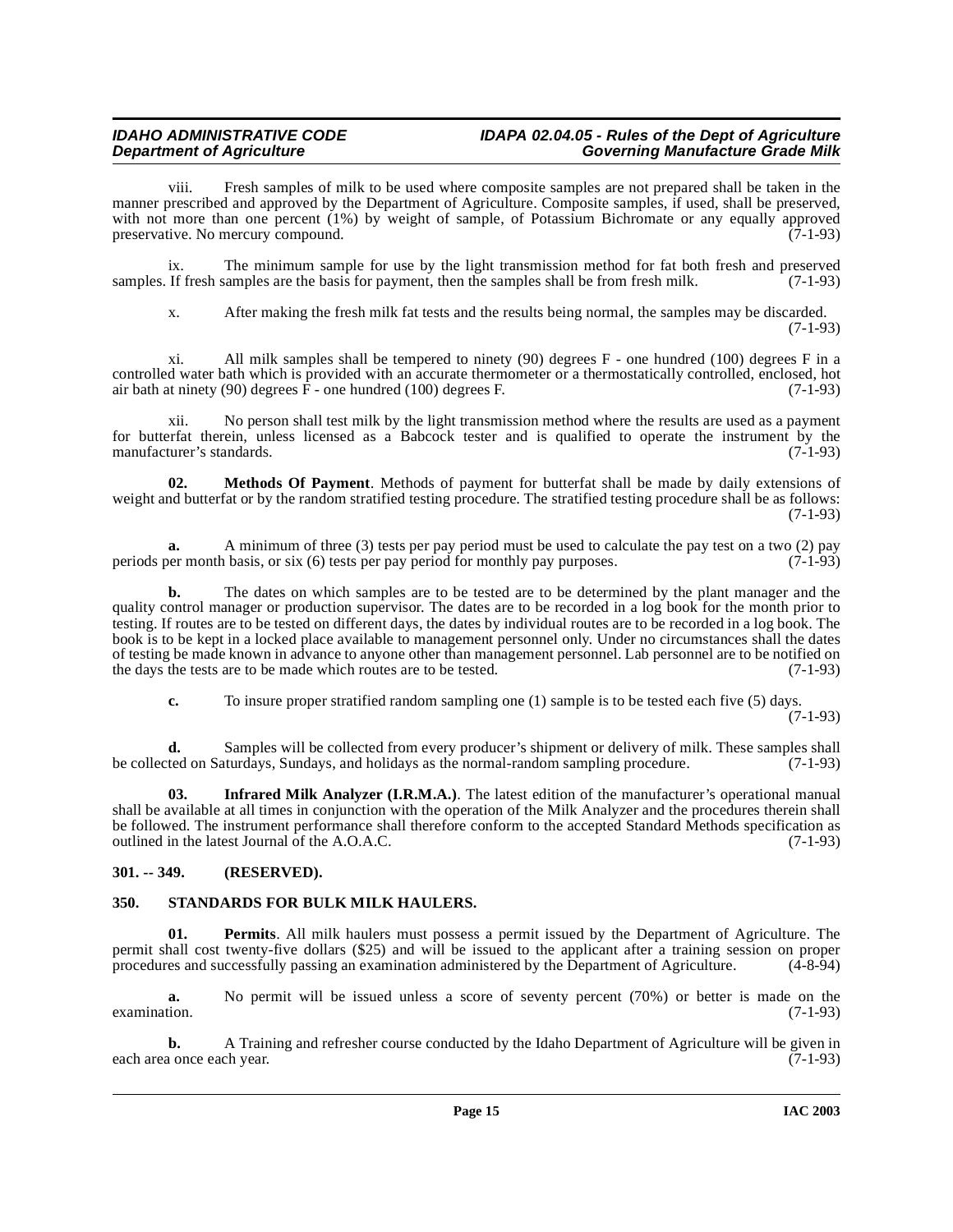**c.** Every holder of a permit must attend a training and refresher course every third year. (4-8-94)

**d.** Each new prospective bulk milk hauler must immediately apply to the Department of Agriculture for a permit. A date will be set for a special training and licensing session and upon satisfactory completion, a Hauler and Samplers permit will be issued. (7-1-93)

**e.** A substitute hauler in case of emergency can haul milk for three (3) days without a permit providing the state regulatory official has been notified and the substitute hauler is given some instruction. At the end of three  $(3)$  days the substitute hauler must apply for a permit.  $(7-1-93)$ 

<span id="page-15-2"></span>**Adulteration**. If the truck is left unattended, bulk milk haulers shall affix a seal or lock on all rs. and doors to protect the milk from possible adulteration. (7-1-93) tanker ports, covers, and doors to protect the milk from possible adulteration.

**03. Authorization**. No hauler shall grade, measure or sample his own milk without written tion from the processor receiving the milk. (7-1-93) authorization from the processor receiving the milk.

<span id="page-15-5"></span><span id="page-15-4"></span>**04.** Permit Revocation. The permit may be revoked if: (7-1-93)

**a.** The hauler fails to grade milk in a farm bulk tank to its odor and appearance and fails to reject all ch is abnormal in odor or flavor or that contains visible garget or other extraneous matter. (7-1-93) milk which is abnormal in odor or flavor or that contains visible garget or other extraneous matter.

**b.** The hauler does not accurately take and record the temperature of milk or if he fails to reject the xcess of forty-five (45) degrees F. milk in excess of forty-five  $(45)$  degrees F.

**c.** The hauler fails to wash his hands before he proceeds to measure and sample the milk. (7-1-93)

**d.** The hauler fails to follow acceptable procedures in measuring the amount of milk in the bulk tank or if he does not, immediately after taking the reading convert the reading to pounds or gallons using the chart of the tank manufacturer and record it on duplicate forms, with one (1) copy to be posted in the milk house and one (1) transmitted to the dairy plant.  $(7-1-93)$ transmitted to the dairy plant.

**e.** The hauler fails to agitate the milk for at least five (5) minutes in bulk tanks less than one thousand (1,000) gallons and ten minutes in tanks over one thousand (1,000) gallons before taking a sample or if he withdraws any part of the milk from the tank before the sample is taken. (7-1-93)

**f.** The hauler does not take a sample for butterfat testing and/or bacterial analysis in an approved matter, or sufficient size, in an approved container properly labeled, and cool and maintain the sample between thirtytwo  $(32)$  degrees F - forty  $(40)$  degrees F.  $(7-1-93)$ 

**g.** The hauler rinses the bulk tank before disconnecting and capping the hose.  $(7-1-93)$ 

**h.** The hauler siphons milk from milk cans, water troughs or other containers other than the bulk tank. Milk poured into the bulk tank from other than regular milking machine pails will not be allowed. (7-1-93)

#### <span id="page-15-0"></span>**351. -- 399. (RESERVED).**

#### <span id="page-15-6"></span><span id="page-15-1"></span>**400. STANDARDS OF IDENTITY FOR FROZEN DESSERTS AND FROZEN NOVELTIES.**

<span id="page-15-3"></span>**01.** Authority. The standards set forth herein are promulgated pursuant to Section 37-1201, Idaho (7-1-93) Code. (7-1-93)

**02. Definitions**. For purposes of these rules, the standards of identity for ice cream and frozen custards, ice milk, sherbet and water ices are as defined in Section 135.3, Section 135.110, Section 135.120, Section 135.140 and Section 135.160, Part the Food and Drug Administration, United States Department of Health Education and Welfare, as set forth in Volume 21, Parts 100 to 199, Code of Federal Regulations, are by reference and adopted as amended. "Lite ice cream" or "light ice cream" shall comply with the provisions set forth for ice cream; provided it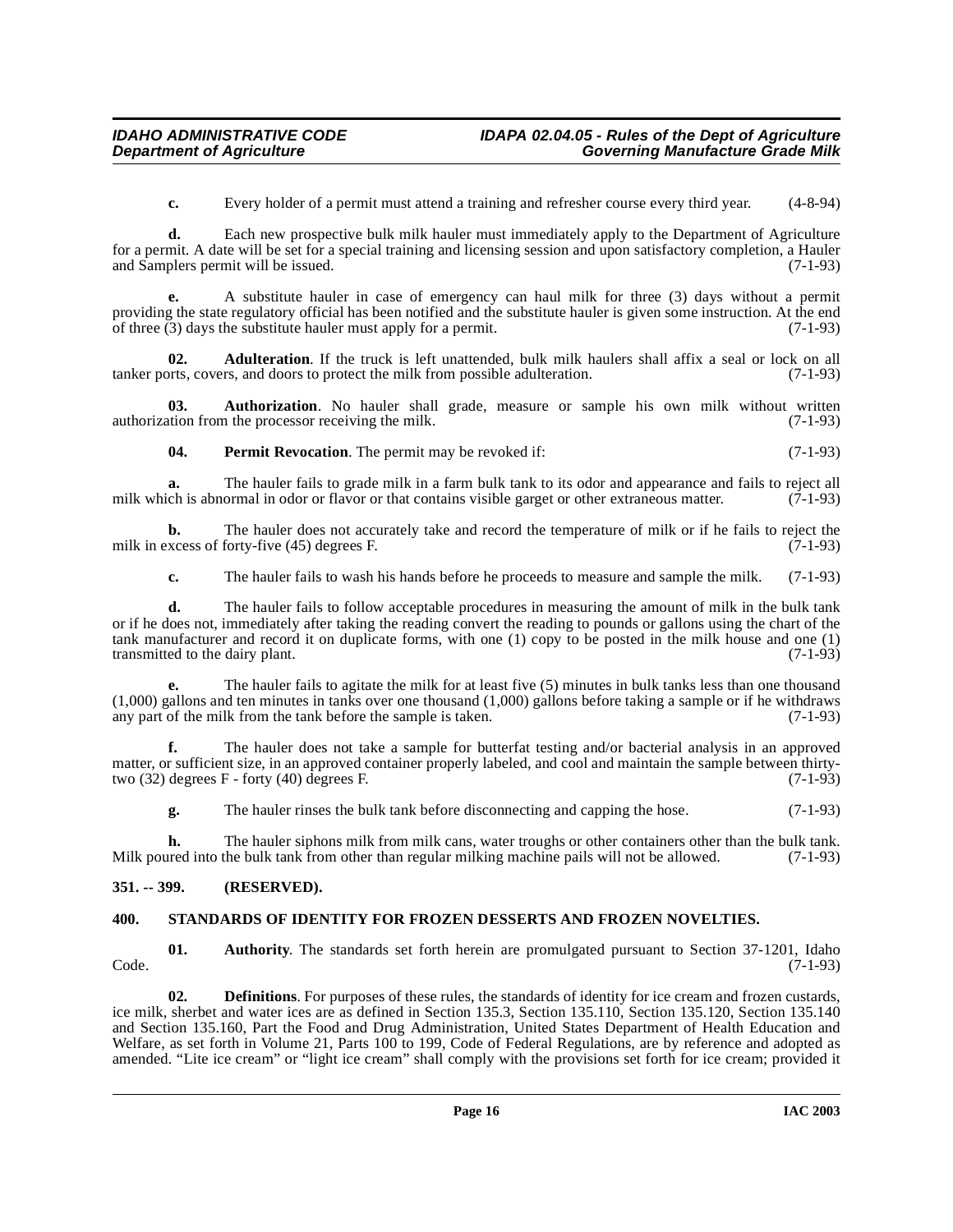meets the following: (7-1-93)

**a.** "Lite ice cream" or "light ice cream" shall contain not less than five percent (5%) milkfat. (7-1-93)

**b.** The total amount of milkfat shall not exceed four and twenty-five hundreths (4.25) grams per four (4) ounce serving.  $(7-1-93)$ 

**c.** Total milk solids shall be at least eleven percent (11%). (7-1-93)

**d.** "Lite ice cream" or "light ice cream" shall contain not less than one and three-tenths (1.3) pounds of total solids to the gallon and weigh not less than four  $(4)$  pounds to the gallon.  $(7-1-93)$ 

**e.** "Lite ice cream" or "light ice cream" shall be labeled as such. Further descriptive or non-deceptive may be permitted. (7-1-93) labeling may be permitted.

**f.** All labels shall be submitted to and approved by the Idaho Department of Agriculture prior to sale of any "lite ice cream" or "light ice cream". (7-1-93) or offering for sale of any "lite ice cream" or "light ice cream".

<span id="page-16-2"></span>**03. Frozen Yogurt Dessert Mix**. Frozen yogurt dessert mix is the food prepared from milk, with or without added milk solids, flavoring or seasoning and which has been pasteurized and afterwards fermented by one or more strains of Lactobacillus Bulgaricus, including yogurt strains Streptococcus Thermophilus and Lactobacillus Acidophilus. It shall be free of molds, yeasts, and other fungi, as well as other objectionable bacteria which may impair the quality of the product. Mature, clean and wholesome fruit or approved flavors may be added for fruit, fruit flavored or flavored yogurts. (7-1-93)

**a.** Frozen yogurt dessert mix shall contain not less than three and twenty-five hundreths percent milkfat. (7-1-93)  $(3.25\%)$  milkfat.

**b.** The milkfat may be reduced to not less than two and eight-tenths percent (2.8%) in flavored products. (7-1-93) products.  $(7-1-93)$ 

**c.** The solids not fat in frozen yogurt dessert shall be not less than nine percent (9%) and the total t less than twenty-three percent (23%). solids not less than twenty-three percent  $(23%)$ .

**d.** The weight of the frozen yogurt dessert mix shall be not less than five (5) pounds per gallon. (7-1-93)

**e.** Harmless, edible stabilizers may be added not to exceed six-tenths percent (.6%). (7-1-93)

**f.** Addition of sugar is optional. (7-1-93)

<span id="page-16-3"></span><span id="page-16-1"></span>**g.** The freezing and air incorporation shall not exceed sixty percent (60%) by volume of the product. (7-1-93)

**04. Frozen Yogurt Dessert**. Frozen yogurt dessert is a frozen product produced from a frozen yogurt dessert mix identified in Subsection 400.03 and which complies with all the identity standards herein contained.

(7-1-93)

**05. Frozen Lowfat And Nonfat Yogurt Dessert**. Frozen lowfat yogurt dessert shall be the same as frozen yogurt dessert except it shall contain not more than two percent (2%) milkfat with the addition of fruit. Frozen nonfat yogurt dessert shall be the same as frozen yogurt dessert except that it shall contain not more than five tenths percent  $(.5\%)$  milkfat.  $(7-1-93)$ 

**06.** Dietetic Or Dietary Frozen Dessert. Dietetic or dietary frozen dessert is the food prepared from ingredients and in the same manner as ice cream except that: (7-1-93) the same ingredients and in the same manner as ice cream except that:

<span id="page-16-0"></span>**a.** The optional sweetening ingredients shall be low calorie or non-caloric sweetening agent. (7-1-93)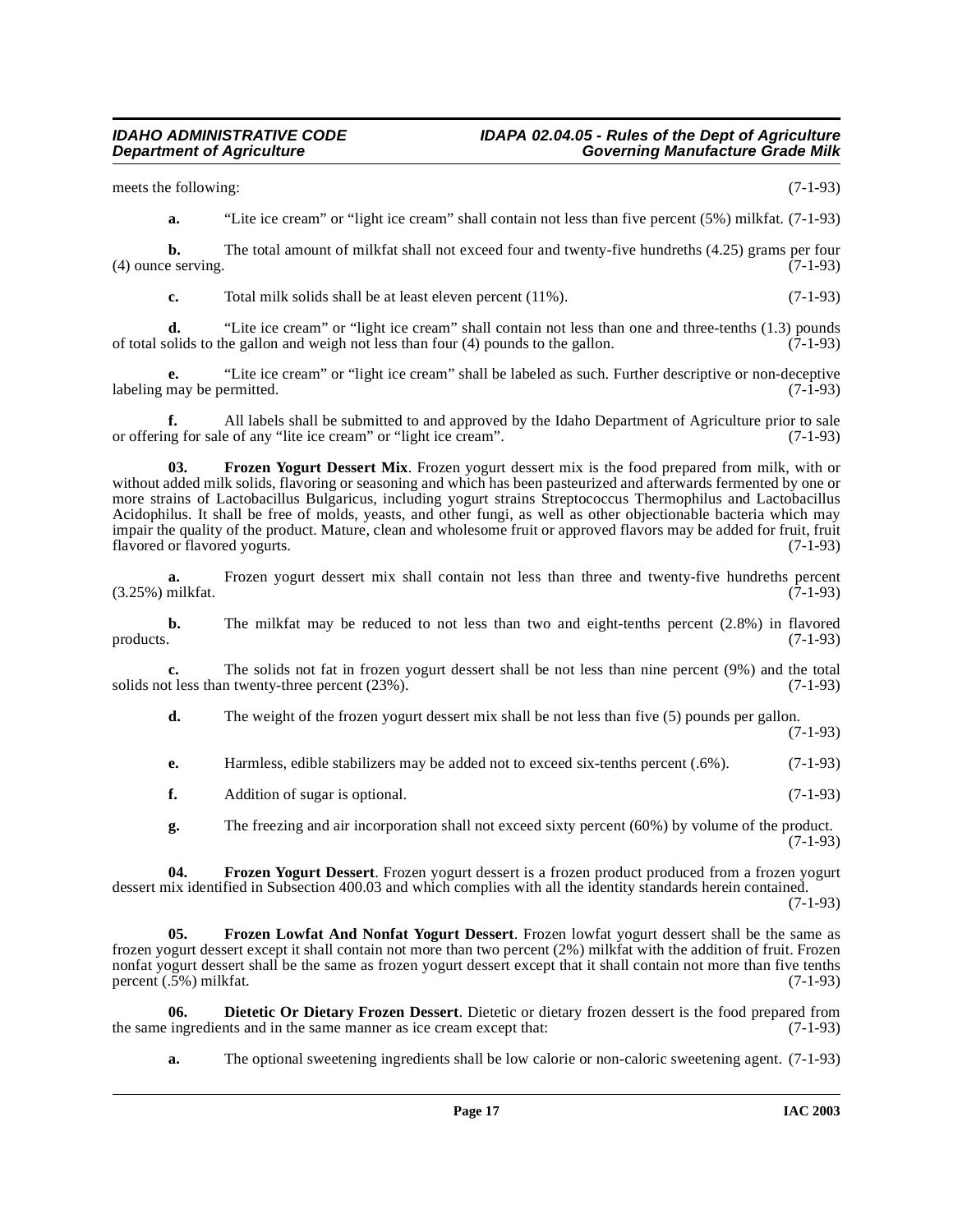**b.** The milkfat content shall be not less than five-tenths percent (.5%) nor more than two percent (2%) by weight. (7-1-93) by weight.  $(7-1-93)$ 

**c.** The total milk solids shall be not less than twelve percent (12%) by weight. (7-1-93)

**d.** The content of total food solids shall be not less than twenty-eight percent (28%) by weight or one tenths (1.4) pounds per gallon. (7-1-93) and four-tenths  $(1.4)$  pounds per gallon.

**e.** The weight of the finished product shall be not less than four and one-half  $(4 \frac{1}{2})$  pounds per  $(7-1-93)$ gallon.  $(7-1-93)$ 

**f.** The name of the product is Dietetic Frozen Dessert or Dietary Frozen Dessert. (7-1-93)

**g.** In addition to the labeling requirements of Section 37-1202, Idaho Code, labeling shall be in the with applicable Federal requirements. (7-1-93) accordance with applicable Federal requirements.

**h.** Dietetic or dietary frozen dessert shall be sold only in packages of one-half (1/2) gallon or less. (7-1-93)

<span id="page-17-1"></span>**i.** Dietetic or dietary frozen dessert shall not be sold as novelties. (7-1-93)

**07. Milk Shake Base**. Milk shake base is the food prepared from the same ingredients and in the same is ice milk except that: (7-1-93) manner as ice milk except that:

**a.** Its milkfat content is not less than two percent (2%) by weight. (7-1-93)

**b.** Its content of milk solids not fat is not less than eleven percent (11%) by weight. (7-1-93)

**c.** The total food solids is not less than twenty-five percent (25%) by weight. (7-1-93)

**d.** The provision for reduction in milkfat and total milk solids by the addition of bulky ingredients apply. (7-1-93) does not apply.

**e.** No person except a manufacturer of frozen dessert mix or frozen dessert shall reduce the percentage by weight of milkfat by the addition of any milk product. (7-1-93)

**08. Lowfat Frozen Dairy Dessert And Nonfat Dairy Dessert**. Lowfat frozen dessert is the food prepared by freezing while stirring a pasteurized mix prepared from the same ingredients and in the same manner as ice cream except that: (7-1-93) ice cream except that:

<span id="page-17-0"></span>**a.** Its content of milkfat is more than five-tenths percent (.5%) but not more than two percent (2%). (7-1-93)

**b.** It shall contain not less than twelve percent (12%) total milk solids not including milk components av be added as ingredients. (7-1-93) which may be added as ingredients.

**c.** The weight per gallon of frozen product is not less than four and five-tenths (4.5) pounds. (7-1-93)

<span id="page-17-2"></span>**d.** Its content of food solids per frozen gallon shall be not less than one and three-tenths (1.3) pounds.  $(7-1-93)$ 

**09. Nonfat Frozen Dairy Dessert**. Nonfat frozen dairy dessert shall meet all the requirements of lowfat frozen dessert except the milkfat content shall be less than five-tenths (.5%) by weight. The product shall be labeled in the same manner as lowfat frozen dairy dessert except the name of the food which shall be "nonfat frozen dairy dessert". (7-1-93) dairy dessert".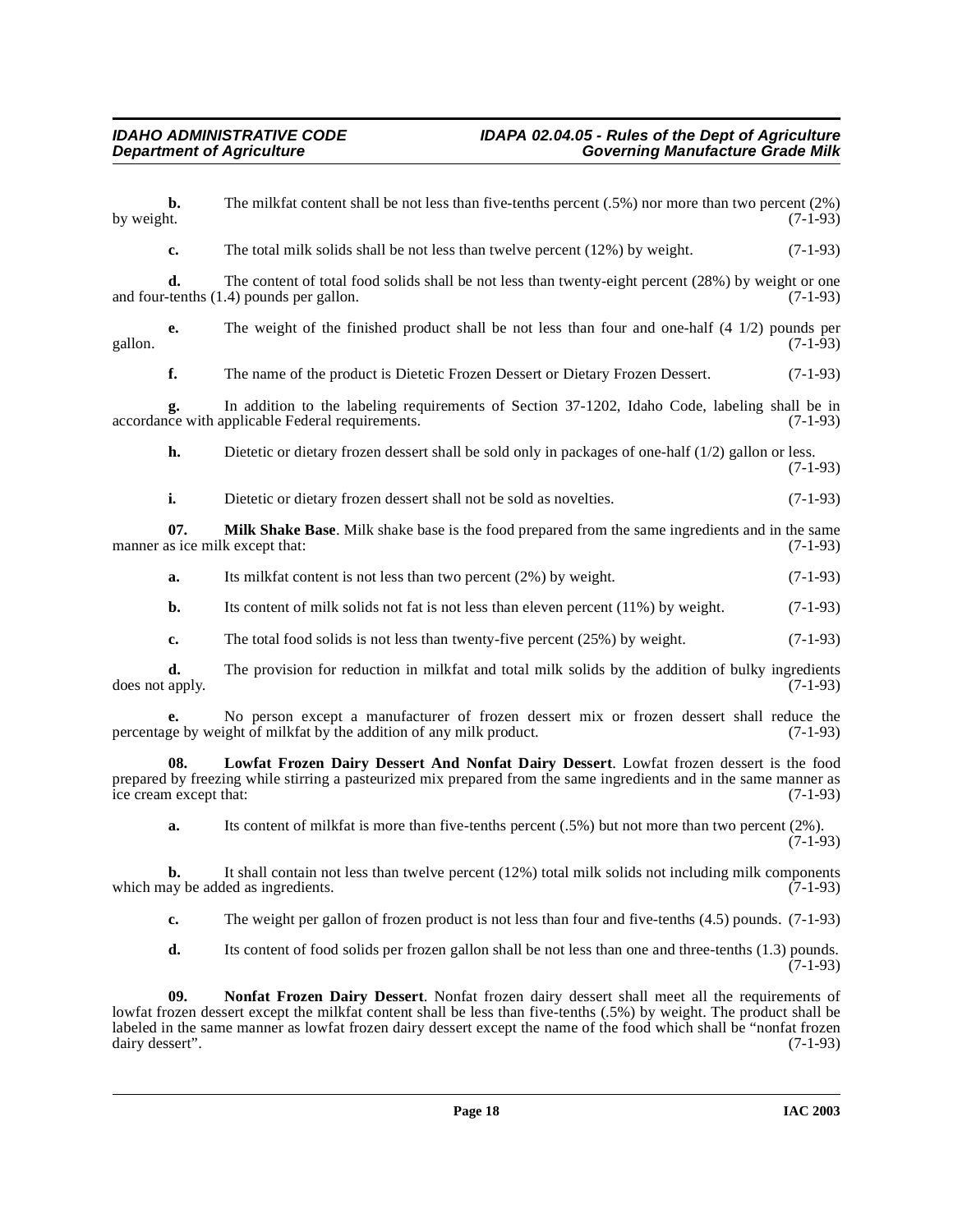#### **IDAHO ADMINISTRATIVE CODE IDAPA 02.04.05 - Rules of the Dept of Agriculture Governing Manufacture Grade Milk**

#### <span id="page-18-8"></span>**10. Nondairy Frozen Dessert**. (7-1-93)

**a.** Nondairy frozen dessert is the food which is prepared by freezing, while stirring, a nondairy frozen dessert mix composed of one (1) or more of the optional characterizing ingredients specified in Subsection 400.10.b. sweetened with one (1) or more of the optional sweetening ingredients specified in Subsection 400.10.c. The nondairy product, with or without water added, may be seasoned with salt. One (1) or more of the ingredients specified in Subsection 400.10.d. may be used. Pasteurization is not required. (7-1-93) specified in Subsection 400.10.d. may be used. Pasteurization is not required.

**b.** The optional flavoring ingredients referred to in Subsection 400.10.a., are natural and artificial flavoring and characterized food ingredients. (7-1-93)

The optional sweetening ingredients referred to in Subsection 400.10.a. are sugar (sucrose), dextrose, invert sugar paste or syrup), glucose syrup, dried glucose syrup, corn sweetener, dried corn sweetener, malt syrup, malt extract, dried malt extract, maltose syrup and dried maltose syrup. (7-1-93) syrup, malt extract, dried malt syrup, dried malt extract, maltose syrup and dried maltose syrup.

**d.** The optional ingredients referred to in Subsection 400.10.a. are caseinates, hydrogenated vegetable oil, dipotassium phosphate, coloring, mono and diglycerides or polysorbates and other safe and suitable thickening agents.  $(7-1-93)$ 

**e.** Such non dairy frozen desserts are deemed "processed" when manufactured as a dry powdered mix. The addition of water is the manner in which such nondairy frozen desserts are served. (7-1-93)

<span id="page-18-6"></span>**11. Labeling**. Each of the products identified in Subsections 400.02 through 400.10 shall be labeled as provided in Section 37-1202, Idaho Code. In addition, each container shall bear an identifiable code so as to identify the lot and/or date in which the product was manufactured. (7-1-93)

<span id="page-18-3"></span>**12. Coliform Standard**. Compliance with the coliform standard shall be deemed to have been met if the number of coliform organisms does not exceed ten  $(10)$  per gram per sample in more than two  $(2)$  of the last five  $(5)$  samples. No enforcement action shall be taken if the last sample is within the standard.  $(7-1-$ (5) samples. No enforcement action shall be taken if the last sample is within the standard.

<span id="page-18-2"></span>**13. Bacteria Standard**. Compliance with the bacteria standard shall be deemed to have been met if the number of bacteria per gram does not exceed twenty thousand (20,000) bacteria per gram per sample in more than two (2) of the last five (5) samples. (7-1-93) two (2) of the last five  $(5)$  samples.

<span id="page-18-7"></span>**14. Licensed Manufacturers**. All frozen dessert mixes except nondairy frozen dessert shall be secured from a licensed manufacturer and shall be manufactured into a semifrozen state without adulteration. Freezing device salvage shall not be reused as a mix.  $(7-1-93)$ 

<span id="page-18-9"></span>**15. Violations**. The Director of the Idaho Department of Agriculture or the Director's authorized representative shall issue and enforce a written stop sale order to the owner or custodian of any quantity of frozen desserts or frozen novelties which have in violation of Title 37 Chapters 3, 4, 5, 6, 7, 8, 9, 10, 11 Idaho Code, or regulations adopted pursuant thereto. Disposition of products not in compliance shall be at the discretion of the Director. (7-1-93)

#### <span id="page-18-0"></span>**401. -- 499. (RESERVED).**

#### <span id="page-18-1"></span>**500. IDAHO STANDARDS FOR WHEY BUTTER.**

#### <span id="page-18-5"></span><span id="page-18-4"></span>**01. Definition**. (7-1-93)

**a.** Whey Butter: The food product made by gathering the fat of fresh or ripened whey cream separated from cheese whey formed into a mass, with or without added cream obtained from milk, which also contains a small portion of other whey or milk constituents, with or without the addition of salt or a harmless coloring matter. Whey butter shall be clean and non-rancid and shall contain not less than eighty percent (80%) butter fat. For the purposes of these rules whey butter shall be pasteurized. of these rules whey butter shall be pasteurized.

**b.** Whey Cream: That portion of whey rich in milk fat which is separated from whey. (7-1-93)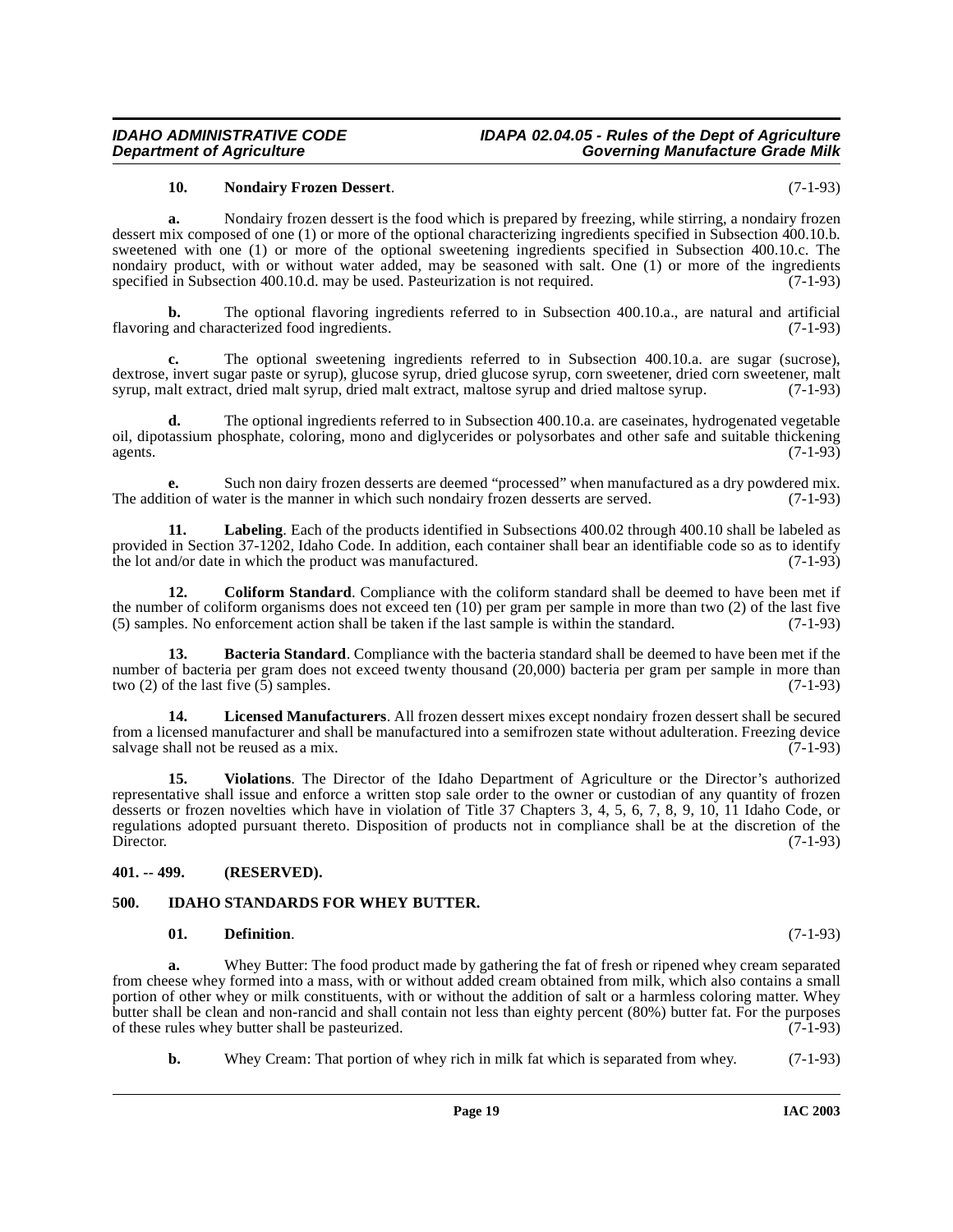<span id="page-19-0"></span>**02. Basis For Determining The Acceptability Of Whey Butter**. The acceptability of whey butter is determined on the basis of classifying first the flavor characteristics and then the characteristics in body, color and salt. Flavor is the basic quality factor in grading whey butter and is determined organoleptically by taste and smell. The flavor characteristic is identified and together with it relative intensity, is rated according to the applicable classification. When more than one flavor characteristic is discernible in a sample of whey butter, the flavor classification of the sample shall be established on the basis of the flavor that carries the lowest rating. Body, color and salt characteristics are then noted and any defects are disrated in accordance with the established classification. Acceptability for the sample is then established in accordance with the flavor classification, subject to disratings for body, color and salt. When the disratings for body, color and salt exceed the permitted amount or if the flavor is not acceptable, the whey butter will not be allowed to be sold or distributed within the state of Idaho unless the packages are labeled as provided. (7-1-93) are labeled as provided.

<span id="page-19-2"></span>**03. Specifications For Acceptability Of Whey Butter**. Whey butter shall be free of foreign materials and visible mold. It shall possess a fine and highly pleasing whey butter flavor. May possess any of the following flavors to a slight degree: flat, malty, musty, neutralized, scorched, utensil, stale, and woody. May possess the following flavors to a definite degree: cooked, aged, bitter, coarse-acid, smothered, storage and old cream. May possess feed flavor to a pronounced degree. The permitted total disratings in body, color and salt characteristics are limited to one and one-half  $(1 \frac{1}{2})$ . (7-1-93)

<span id="page-19-4"></span>**04. Whey Butter Label Requirements**. It is hereby declared to be unlawful to sell or offer for sale any whey butter within the state of Idaho unless the wrappers and containers in which said butter is packaged are conspicuously labeled as herein provided: (7-1-93) conspicuously labeled as herein provided:

**a.** The name of the product shall be Whey Butter or Whey Cream Butter or "Butter made from whey cream".  $(7-1-93)$ 

**b.** The name of the product shall be placed on the principal display panel(s) and shall be of uniform prominence.  $(7-1-93)$ type and prominence.

**c.** The manufacturer identification number shall be conspicuously placed on each wrapper and r of whey butter. (7-1-93) container of whey butter.

**d.** Labels of whey butter sold or distributed within Idaho shall be approved by the director of the ent of Agriculture. (7-1-93) Department of Agriculture.

**05. Enforcement**. Whey butter which fails to meet flavor or body, color and salt requirements as defined in Section 500 may be sold or distributed within the state of Idaho, provided the word, "undergrade" is placed on the principal display panel(s) immediately preceding or following the product name and is of uniform type size and prominence. (7-1-93) and prominence.

<span id="page-19-3"></span><span id="page-19-1"></span>

|  | 06. |  |  |  | Table I -- CLASSIFICATION OF FLAVOR CHARACTERISTICS. |
|--|-----|--|--|--|------------------------------------------------------|
|--|-----|--|--|--|------------------------------------------------------|

| <b>Identified Flavors</b> | Acceptable | Unexceptable |
|---------------------------|------------|--------------|
| Flat                      | S          | D            |
| Malty                     | S          | D            |
| Musty                     | S          | D            |
| Neutralized               | S          | D            |
| Scorched                  | S          | D            |
| Utensil                   | S          | D            |
| Cooked                    |            | P            |
|                           |            |              |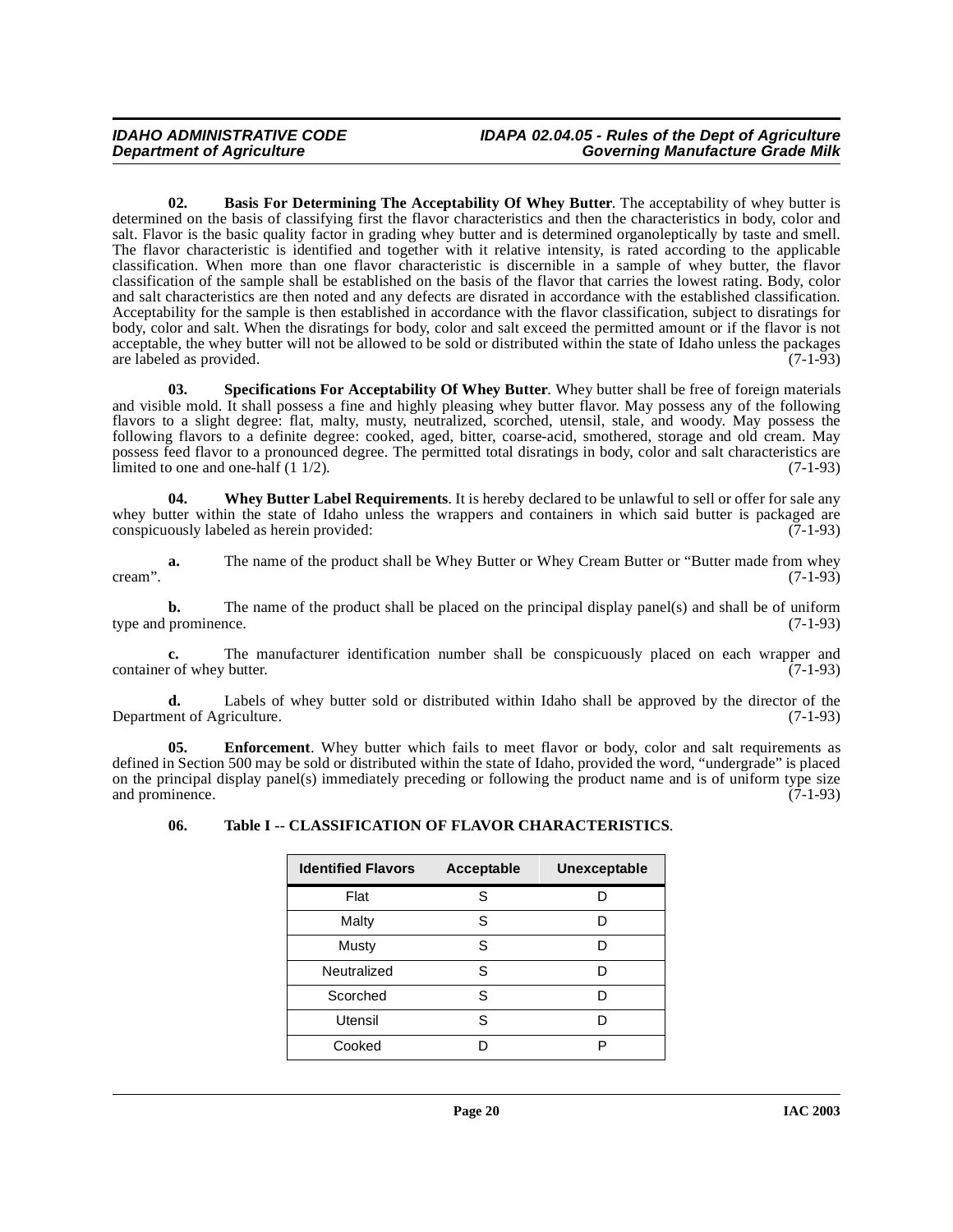### **IDAHO ADMINISTRATIVE CODE IDAPA 02.04.05 - Rules of the Dept of Agriculture Department of Agriculture Governing Manufacture Grade Milk**

| <b>Identified Flavors</b> | <b>Acceptable</b> | Unexceptable |
|---------------------------|-------------------|--------------|
| Aged                      | D                 | P            |
| <b>Bitter</b>             | D                 | P            |
| Smothered                 | D                 | P            |
| Storage                   | D                 | P            |
| Old Creme                 | D                 | P            |
| Feed                      | P                 |              |
| Acid                      | D                 | P            |
| Weed                      | S.                | n            |

(7-1-93)

### <span id="page-20-1"></span>**07. Table II -- CHARACTERISTICS AND DISRATINGS IN BODY, COLOR, AND SALT**.

| <b>Characteristics</b> |     | <b>Body Disratings</b> |   |
|------------------------|-----|------------------------|---|
|                        | S   | ח                      | Р |
| Crumbly                | 1/2 | 1                      |   |
| Gummy                  | 1/2 |                        |   |
| Leaky                  |     | 1/2                    | 1 |
| Mealy or grainy        |     | 1/2                    | 1 |
| Short                  |     | 1/2                    | 1 |
| Weak                   | 1/2 |                        |   |
| Sticky                 | 1/2 |                        |   |
| Ragged boring          | 1   | $\mathfrak{p}$         |   |

<span id="page-20-0"></span>

|                                  | S--Slight; D--Definite; P--Pronounced                                                               | $(7-1-93)$ |
|----------------------------------|-----------------------------------------------------------------------------------------------------|------------|
| 08.                              | <b>Explanation Of Terms With Respect To Flavor, Intensity, And Characteristics:</b>                 | $(7-1-93)$ |
| a.                               | Slight: Detected only upon critical examination.                                                    | $(7-1-93)$ |
| b.                               | Definite: Detectable but not intense.                                                               | $(7-1-93)$ |
| c.                               | Pronounced: Readily detectable and intense.                                                         | $(7-1-93)$ |
| d.                               | Aged: Characterized by lack of freshness.                                                           | $(7-1-93)$ |
| е.                               | Bitter: Astringent, similar to taste of quinine and produces a puckery sensation.                   | $(7-1-93)$ |
| f.<br>no indication of sourness. | Coarse-acid: Lacks a delicate flavor or aroma and is associated with an acid condition but there is | $(7-1-93)$ |
| g.                               | Cooked (fine): Smooth, nutty-like character resembling a custard flavor.                            | $(7-1-93)$ |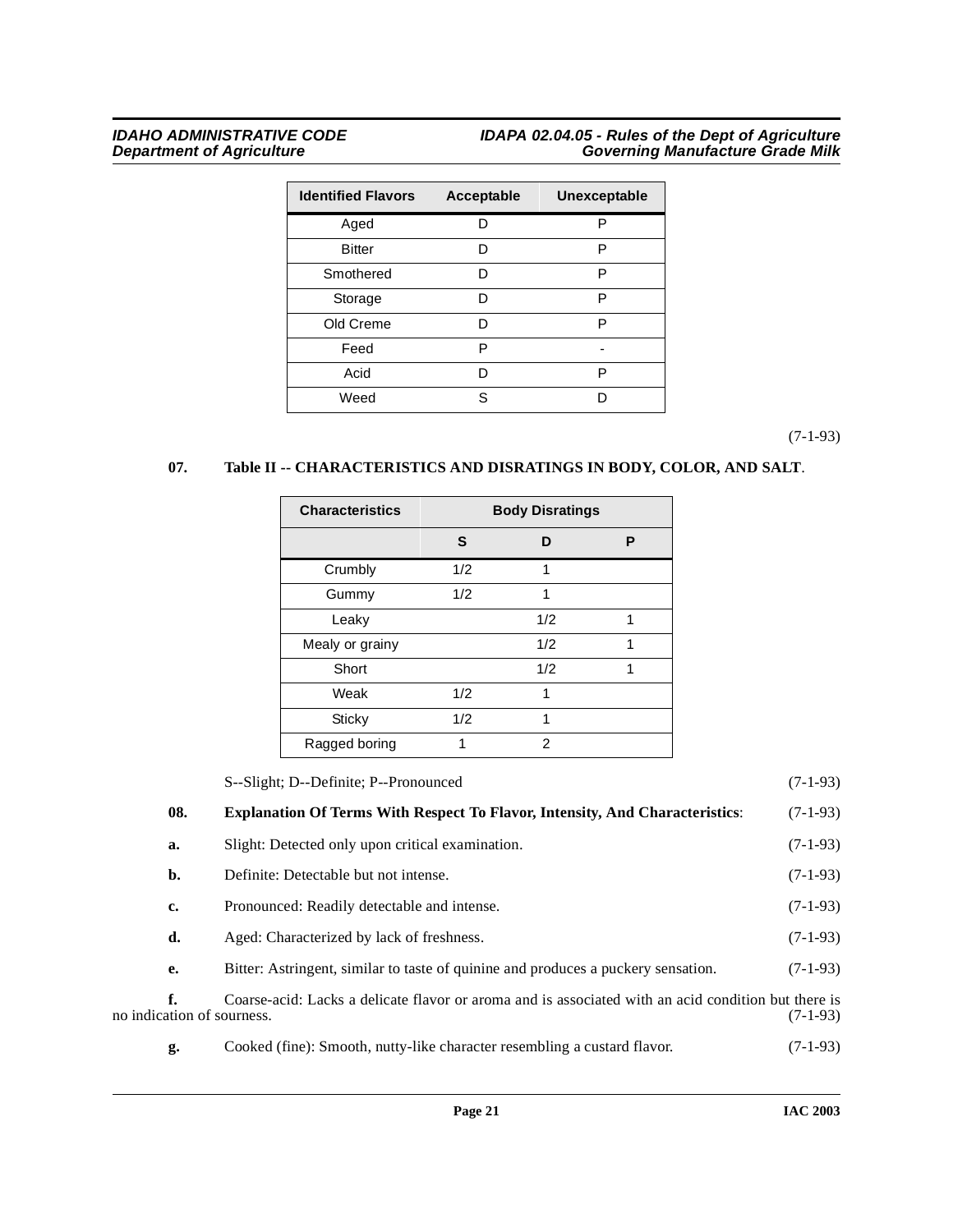|         | h.            | Feed: Aromatic flavor characteristic of feeds eaten by cows.                                   | $(7-1-93)$ |
|---------|---------------|------------------------------------------------------------------------------------------------|------------|
|         | i.            | Flat: Lacks natural butter flavor.                                                             | $(7-1-93)$ |
|         | j.            | Malty: A distinctive, harsh flavor suggestive of malt.                                         | $(7-1-93)$ |
|         | k.            | Musty: Suggestive of the aroma of a damp vegetable cellar.                                     | $(7-1-93)$ |
|         | 1.            | Neutralizer: Suggestive of a bicarbonate of soda flavor or the flavor of similar compounds.    | $(7-1-93)$ |
| tongue. | m.            | Old Cream: Aged cream characterized by lack of freshness and imparts a rough aftertaste on the | $(7-1-93)$ |
|         | n.            | Scorched: A more intensified flavor than cooked (coarse) and imparts a harsh aftertaste.       | $(7-1-93)$ |
|         | 0.            | Sour: Characterized by an acid flavor and aroma.                                               | $(7-1-93)$ |
|         | p.            | Smothered: Suggestive of improperly cooled cream.                                              | $(7-1-93)$ |
|         | q.            | Storage: Characterized by a lack of freshness and more intensified than "aged" flavor.         | $(7-1-93)$ |
|         | r.            | Utensil: A flavor suggestive of unclean cans, utensils and equipment.                          | $(7-1-93)$ |
|         | $S_{\bullet}$ | Weed: Aromatic flavor characteristic of the weeds eaten by cows.                               | $(7-1-93)$ |
|         | 09.           | <b>With Respect To Body:</b>                                                                   | $(7-1-93)$ |
|         |               |                                                                                                |            |

<span id="page-21-0"></span>**a.** Crumbly: When a "crumbly" body is present the particles lack cohesion. The intensity is described as "slight" when the trier plug tends to break and the butter lacks plasticity; and "definite" when the butter breaks roughly or crumbles. (7-1-93) roughly or crumbles.

**b.** Gummy: Gummy-bodied-butter does not melt readily and is inclined to stick to the roof of the mouth. The intensity is described as "slight" when the butter tends to become chewy and "definite" when it imparts a gum-like impression in the mouth. (7-1-93) gum-like impression in the mouth.

**c.** Leaky: A "leaky" body is present when on visual examination there are beads of moisture on the surface of the trier plug and on the back of the trier or when slight pressure is applied to the butter on the trier plug. The intensity is described as "slight" when the droplets or beads of moisture are barely visible and about the size of a pinhead; "definite" when the moisture drops are somewhat larger or the droplets are more numerous and tend to run together; and "pronounced" when the leaky condition is so evident that drops of water drip from the trier plug.

 $(7-1-93)$ 

**d.** Mealy or grainy: A "mealy" or "grainy" condition imparts a granular consistency when the butter is melted on the tongue. The intensity is described as "slight" when the mealiness or graininess is barely detectable on the tongue and "definite" when the mealiness or graininess is readily detectable. (7-1-93) the tongue and "definite" when the mealiness or graininess is readily detectable.

**e.** Ragged boring: A "ragged boring" body, in contrast to solid boring, is when a sticky-crumbly condition is presented to such a degree that a full trier of butter cannot be drawn. The intensity is described as "slight" when there is a considerable adherence "definite" when it is practically impossible to draw a full plug of the butter.

(7-1-93)

**f.** Short: The texture is short-grained, lacks plasticity and tends toward brittleness. The intensity is described as "slight" when the butter lacks pliability and tends to be brittle; and "definite" when sharp and distinct breaks form as pressure is applied against the plug. (7-1-93) breaks form as pressure is applied against the plug.

**g.** Sticky: When a "sticky" condition is present, the butter adheres to the trier as a smear and possesses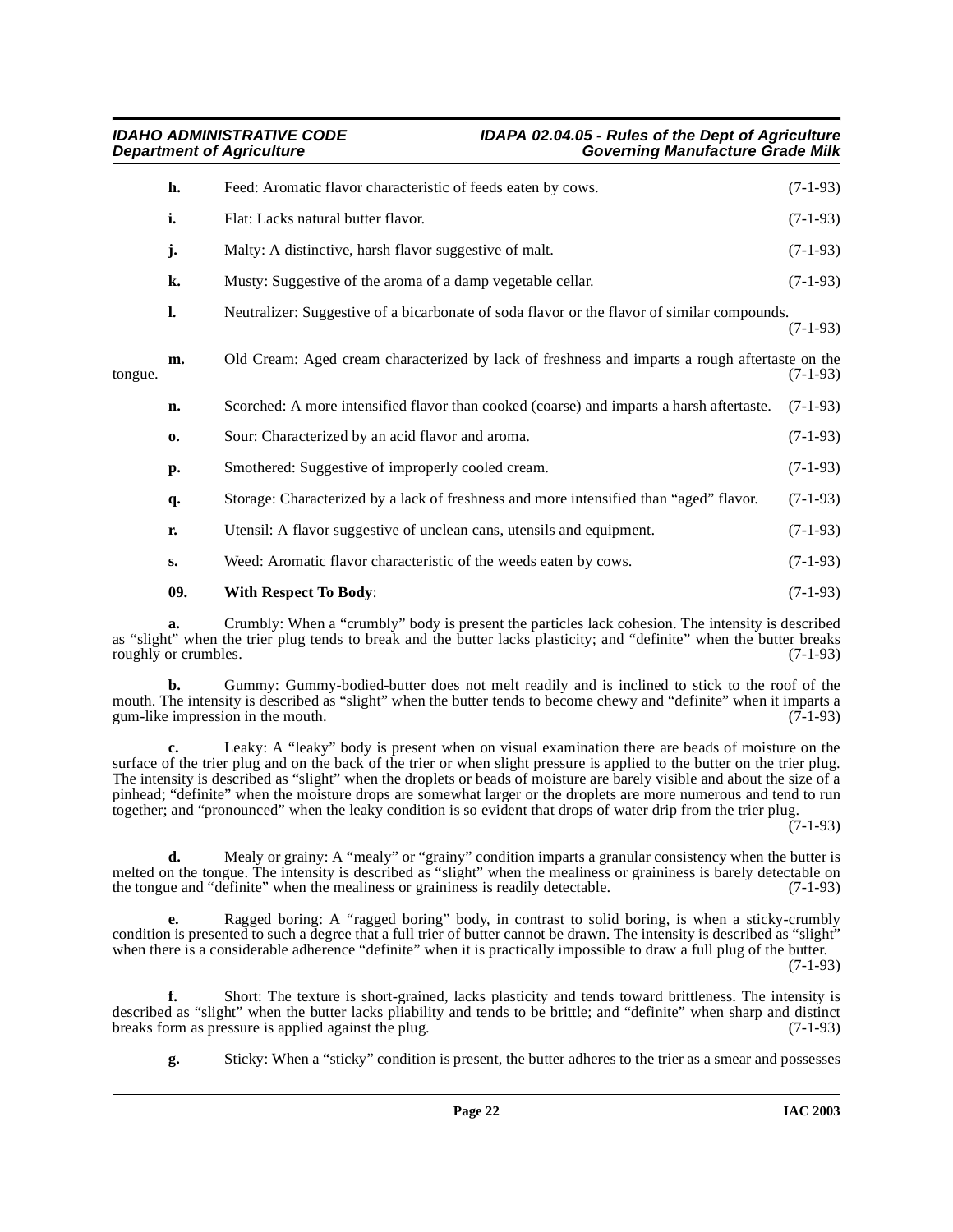excessive adhesion. The intensity is described as "slight" when the smear is present only on a portion of the back of the trier and "definite" when the trier becomes smeary throughout its length. (7-1-93) the trier and "definite" when the trier becomes smeary throughout its length.

**h.** Weak: A "weak" body lacks firmness and tends to be spongy. The intensity is described as "slight" when the plug of butter, under slight pressure, tends to depress and is not firm and compact; and "definite" when the plug of butter, under slight pressure, tends to depress easily and definitely lacks firmness and compactness. (7-1-93)

#### <span id="page-22-3"></span>**10. With Respect To Color**: (7-1-93)

**a.** Mottled: "Mottles" appear as a dappled condition with spots of lighter and deeper shades of yellow. The intensity is described as "slight" when the small spots of different shades of yellow, irregular in shape, are barely discernible on the plug of butter and "definite" when the mottles are readily discernible on the plug of butter.(7-1-93)

**b.** Specks: "Specks" usually appear in butter as small white or yellow spots, however, the latter may be of variable size. The intensity is described as "slight" when the spots are few in number and "definite" when they are noticeable in large numbers. (7-1-93) are noticeable in large numbers.

**c.** Streaked: "Streaked" color appears as light colored portions surrounded by more highly colored portions. The intensity is described as "slight" when only a few are present and "definite" when they are more numerous on the trier plug. (7-1-93)

**d.** Wavy: "Wavy" color in butter is an unevenness in the color that appears as waves of different shades of yellow. The intensity is described as "slight" when the waves are barely discernible and "definite" when they are readily noticeable on the trier plug. (7-1-93) they are readily noticeable on the trier plug.

#### <span id="page-22-4"></span>**11. With Respect To Salt**: (7-1-93)

**a.** Sharp: "Sharp" salt is characterized by taste sensations suggestive of salt. The intensity is described as "slight" when the salt taste predominates in flavor; and "definite" when the salt taste distinctly predominates in flavor. (7-1-93) flavor. (7-1-93)

**b.** Gritty: A "gritty" salt condition is detected by the gritty feel of the grains of undissolved salt, imparting a sand-like feeling on the tongue. The intensity is described as "slight" when only a few grains of undissolved salt are detected and "definite" when the condition is more readily noticeable. (7-1-93)

#### <span id="page-22-0"></span>**501. -- 599. (RESERVED).**

#### <span id="page-22-2"></span><span id="page-22-1"></span>**600. NEW DAIRY PRODUCTS.**

**01. General**. Upon request of any interested person, the Director of the Idaho Department of Agriculture may establish a temporary definition and standard for a new dairy product provided, all the following conditions exist: (7-1-93)

**a.** Research in the uses of milk and the products or by products of milk has developed a new dairy for which no definition or standard is prescribed. (7-1-93) product for which no definition or standard is prescribed.

**b.** The new product cannot be produced or marketed because no definition in standard is prescribed for it.  $(7-1-93)$ 

**c.** The public interest would be served by the product. (7-1-93)

**d.** The quality, wholesomeness and manufacturing requirements of the dairy product are at least equal to established standards for similar dairy products. (7-1-93)

**e.** The product is labeled in accordance to F.D.A. guidelines for a food product and approved by ent of Agriculture. (7-1-93) Department of Agriculture.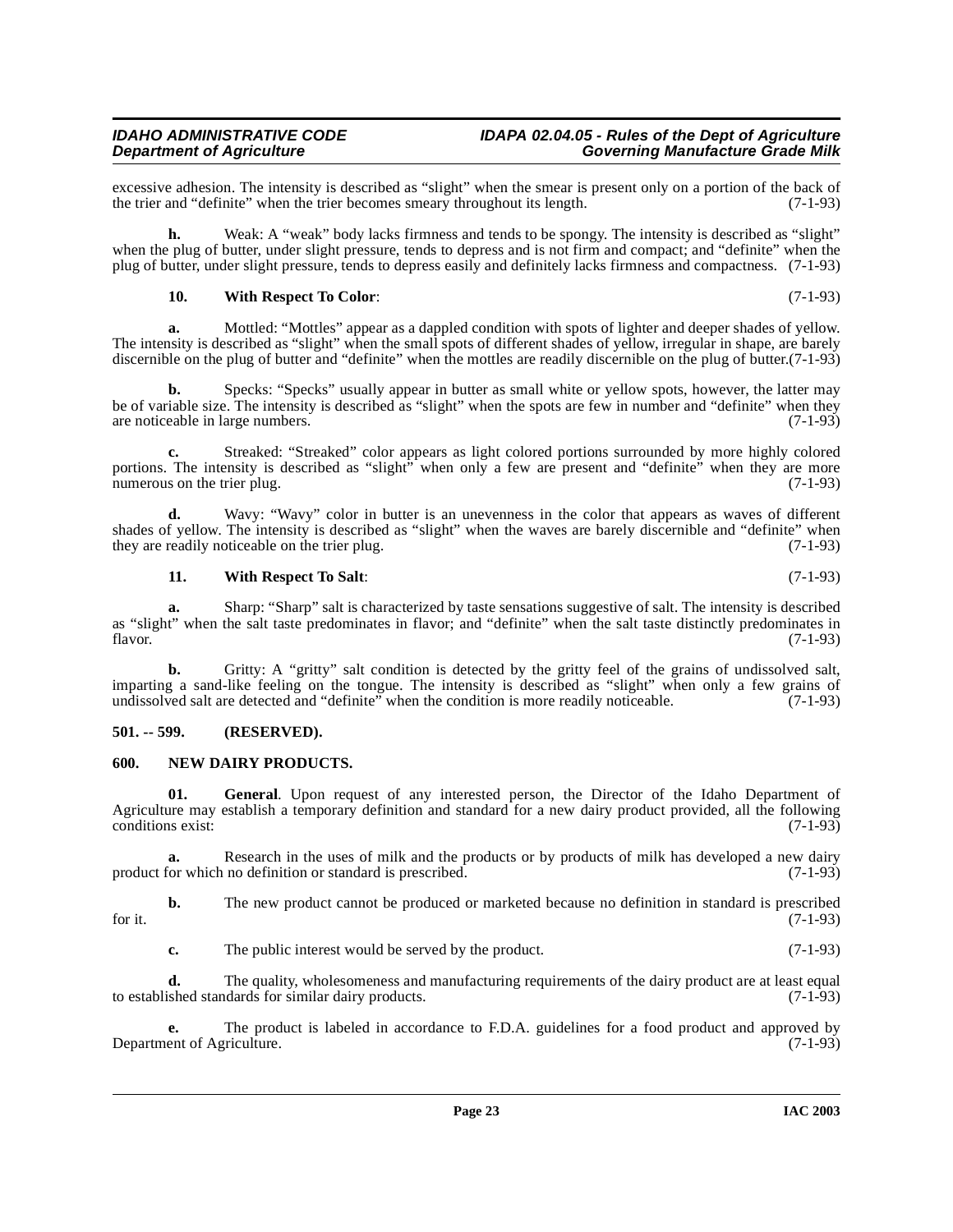#### **IDAHO ADMINISTRATIVE CODE IDAPA 02.04.05 - Rules of the Dept of Agriculture Department of Agriculture Governing Manufacture Grade Milk**

<span id="page-23-2"></span>**02. Permits**. The Director of the Department of Agriculture may issue a special permit to the manufacturer/distributor for the production and sale of a new dairy product(s). The fee for this permit shall be twenty five dollars (\$25) per dairy product. Such manufacturer/distributor shall be subject to the provisions of Title 37 Idaho Code and regulations adopted pursuant thereto applicable to milk plants and milk products. (7-1-93) Code and regulations adopted pursuant thereto applicable to milk plants and milk products.

<span id="page-23-1"></span>**03.** Expiration. After two (2) years from the date a temporary permit has been issued for a new dairy product(s), the Department of Agriculture shall promulgate rules to establish definitions and standards for the new, nonstandardized dairy product(s). (7-1-93)  $n$ onstandardized dairy product $(s)$ .

<span id="page-23-0"></span>**601. -- 999. (RESERVED).**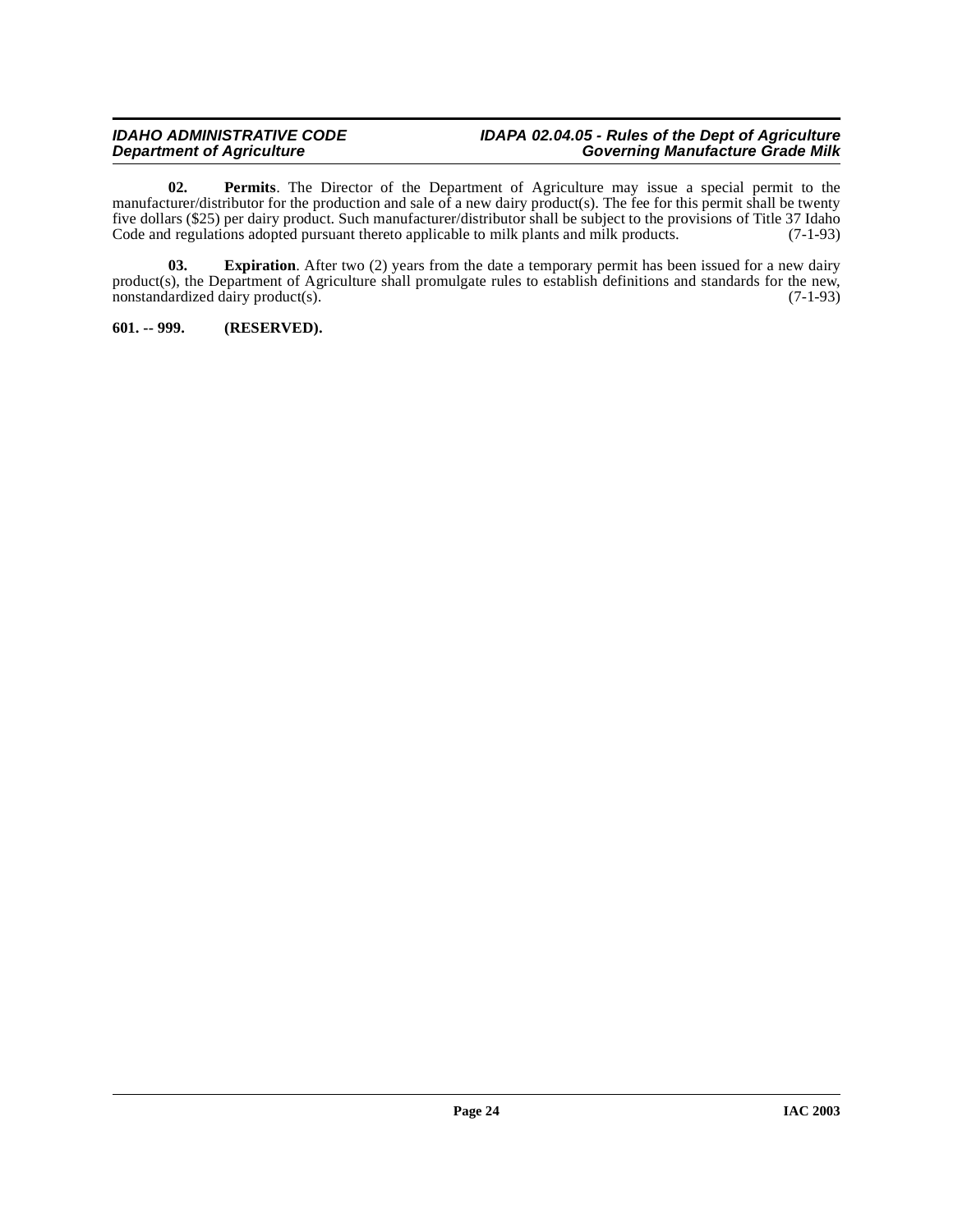## **Subject Index**

### **Numerics**

3-A Sanitary Standards [3](#page-2-0)

### **A**

Acceptable Milk [3](#page-2-1) Acceptance Or Rejection Of Milk, Manufacture Grade Milk [5](#page-4-2) Added Water In Milk Samples, Manufacture Grade Milk [10](#page-9-5) Adulteration, Milk Haulers, Manufacture Grade Milk [16](#page-15-2) Appearance & Odor, Manufacture Grade Milk [5](#page-4-3) Atmosphere Relatively Free From Mold [3](#page-2-2) Authority, Standards Of Identity For Frozen Desserts & Frozen Novelties, Manufacture Grade Milk [16](#page-15-3) Authorization, Milk Haulers, Manufacture Grade Milk [16](#page-15-4)

### **B**

Bacteria Standard, Standards Of Identity For Frozen Desserts & Frozen Novelties, Manufacture Grade Milk [19](#page-18-2) Bacterial Estimate Classification, Manufacture Grade Milk [5](#page-4-4) Bacterial Estimate Procedures, Manufacture Grade Milk [6](#page-5-4) Basis For Determining The Acceptability Of Whey Butter [20](#page-19-0) Basis, Organoleptic Examination, Manufacture Grade Milk [4](#page-3-4)

#### **C**

C-I-P Or Cleaned-In-Place [3](#page-2-3) Certification, Farm Certification, Manufacture Grade Milk [13](#page-12-2) Coliform Standard, Standards Of Identity For Frozen Desserts & Frozen Novelties, Manufacture Grade Milk [19](#page-18-3) Cooling Milk, Farm Requirements Of Milk For Manufacturing [11](#page-10-0)

#### **D**

Dairy Farm Or Farm [2](#page-1-6)<br>Dairy Plant Or Plant 2 Dairy Plant Or Plant Dairy Products [3](#page-2-4) Definition, Idaho Standards For Whey Butter [19](#page-18-4) Definitions, IDAPA 02.04.05, Manufacture Grade Milk [2](#page-1-8) Delinquent Review, Excluded Milk, Manufacture Grade Milk [7](#page-6-2) Delivery, Records Requested, Quality Testing Of Milk From Producers,

Manufacture Grade Milk [7](#page-6-3) Dietetic Or Dietary Frozen Dessert, Standards Of Identity For Frozen Desserts & Frozen Novelties, Manufacture Grade Milk [17](#page-16-0) Drug Residue Level, Manufacture Grade Milk [8](#page-7-5)

#### **E**

Enforcement, Milk Testing Positive/ Drug Residue [10](#page-9-6) Enforcement, Whey Butter Requirements [20](#page-19-1) Exceeding Maximum Bacteria, Excluded Milk, Manufacture Grade Milk [6](#page-5-5) Excluded Milk, Manufacture Grade Milk [6](#page-5-6) Expiration, New Dairy Products [24](#page-23-1) Explanation Of Terms With Respect To Flavor, Intensity & Characteristics, Idaho Standards For Whey

### Butter [21](#page-20-0)

#### **F**

Farm Certification, Manufacture Grade Milk [13](#page-12-3) Farm Chemicals & Animal Drugs, Farm Requirements Of Milk For Manufacturing [12](#page-11-0) Farm Requirements Of Milk For Manufacturing [10](#page-9-7) Field Service, Manufacture Grade Milk [8](#page-7-6) Fieldman [2](#page-1-9) Fieldman, Approved [2](#page-1-10) Frequency Of Test [5](#page-4-5) Frozen Lowfat & Nonfat Yogurt Dessert, Standards Of Identity For Frozen Desserts & Frozen Novelties, Manufacture Grade Milk [17](#page-16-1) Frozen Yogurt Dessert Mix, Standards Of Identity For Frozen Desserts & Frozen Novelties, Manufacture Grade Milk [17](#page-16-2) Frozen Yogurt Dessert, Standards Of

Identity For Frozen Desserts & Frozen Novelties, Manufacture Grade Milk [17](#page-16-3)

#### **H**

Health Of Herd, Farm Requirements Of Milk For Manufacturing [10](#page-9-8)

#### **I**

Idaho Standards For Whey Butter [19](#page-18-5) Industry's Sampling & Testing Responsibilities, Manufacture Grade Milk [8](#page-7-7)

Infrared Milk Analyzer (I.R.M.A.), Manufacture Grade Milk [15](#page-14-2) Initial Inspection, Farm Certification, Manufacture Grade Milk [13](#page-12-4) Insanitary Conditions, Excluded Milk,

- Manufacture Grade Milk [6](#page-5-7)
- Inspection, Farm Certification,

Manufacture Grade Milk [13](#page-12-5) Inspector [2](#page-1-11)

#### **L**

Labeling, Standards Of Identity For Frozen Desserts & Frozen Novelties, Manufacture Grade Milk [19](#page-18-6)

Level Of Somatic Cells, Manufacture Grade Milk [8](#page-7-8)

Licensed Manufacturers [19](#page-18-7)

Lowfat Frozen Dairy Dessert & Nonfat Dairy Dessert, Standards Of Identity For Frozen Desserts & Frozen Novelties, Manufacture Grade Milk [18](#page-17-0)

#### **M**

Maximum Somatic Cell Count, Excluded Milk, Manufacture Grade Milk [6](#page-5-8) Method Of Testing, Manufacture Grade Milk [5](#page-4-6) Methods Of Analysis, Manufacture Grade Milk [14](#page-13-2) Methods Of Payment, Manufacture Grade Milk [15](#page-14-3) Methods Of Testing For Bactrial Estimate, Manufacture Grade Milk [5](#page-4-7) Methods Of Testing, Milk & Cream, Manufacture Grade Milk [14](#page-13-3) Milk For Manufacturing Purposes [3](#page-2-5) Milk Grader Or Bulk Milk Collector [2](#page-1-12) Milk Or Cream, Manufacture Grade Milk [4](#page-3-5) Milk Shake Base, Standards Of Identity For Frozen Desserts & Frozen Novelties, Manufacture Grade Milk [18](#page-17-1) Milk, Manufacture Grade Milk [3](#page-2-6) Milkhouse Or Milkroom, Farm Requirements Of Milk For Manufacturing [12](#page-11-1) Milking & Facility Housing, Farm Requirements Of Milk For Manufacturing [11](#page-10-1) Milking Procedure, Manufacture Grade Milk [11](#page-10-2)